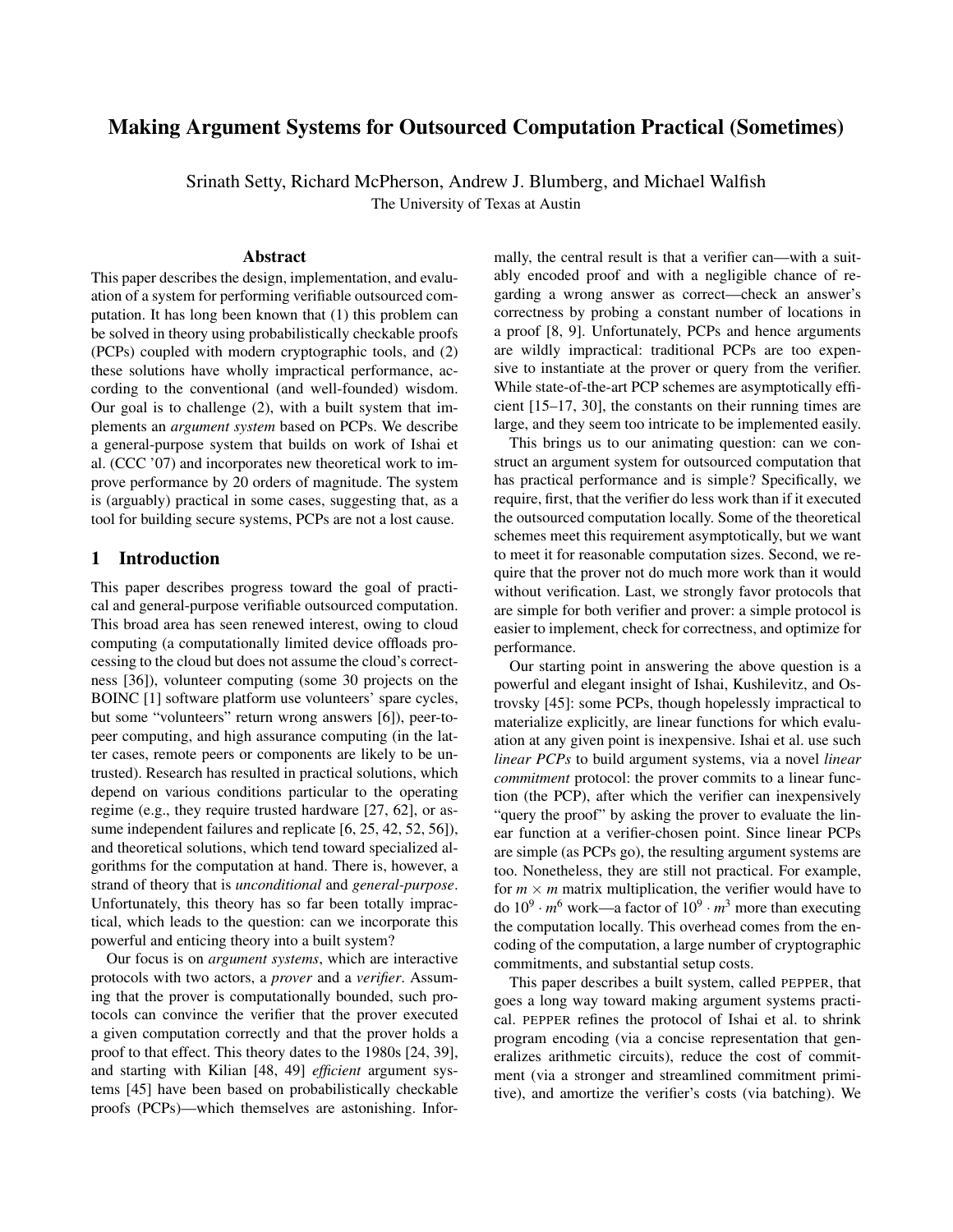prove the soundness of these refinements. The result is a simple constant-round protocol that gains a factor of over  $10^{17}$  (no joke) versus a naive implementation of [\[45\]](#page-14-11).

Much (but not all) of PEPPER's remaining costs stem from the computational complexity of the prover's work. This problem is shared by all PCP schemes, so a protocol in which the prover's total work is not much greater than the cost of executing the computation would be a major improvement. In fact, a key innovation in PEPPER is to meet this goal for computations of real interest (matrix multiplication, polynomial evaluation, etc.) by tailoring the PCP encoding to reduce overhead. The result is roughly three more orders of magnitude saved, for a total of 20. We note that the tailoring is systematic, and we believe that it will lend itself to automation (see [§3.6,](#page-7-0) [§4.2,](#page-9-0) and [§6\)](#page-13-2).

The tailored protocols for our examples are close to practical: at problem sizes of  $m = 500$  variables, for instance, the verifier benefits from outsourcing degree-2 polynomial evaluation when working over 25, 000 batched computations, and the verification takes minutes. And with two heuristic optimizations, we can get these numbers down to a batch size of 118 and sub-second verification time.

Of course, PEPPER is not yet ready for production deployment, but its remaining obstacles, while significant, do not seem insurmountable. Modular exponentiation is a bottleneck, but this primitive occurs in many cryptographic protocols and will benefit as researchers optimize it. Another obstacle is the computation encoding. One might guess that arithmetic circuits are too inefficient to be useful, but we discovered that we could tailor circuits until they imposed no overhead above a C++ program ([§3.3\)](#page-4-0). Of course, in the real world, people perform computations besides selfcontained numerical functions. However, our work suggests that it will be possible to build a compiler that transforms a broader class of computations to efficient tailored protocols. Also, we had to start somewhere, to move PCPs from theory to technology. Our hope now is that PEPPER opens the door to an exciting area of systems research.

To explain this paper's organization, we note that there is a contrast between the "what" and the "why" of PEP-PER. The "what" is surprisingly simple: the verifier submits vectors to the prover and expects dot products in return. The "why", however, requires some notation and time to explain, as PEPPER builds on the theory of PCPs, which is subtle and counter-intuitive. For this reason, Section [2](#page-1-0) is a fairly technical overview of the underlying machinery. While this background is necessary for the precise specification of our protocols, the trusting reader can probably skip to Section [3,](#page-3-0) where we discuss the innovations and details of PEPPER. We experimentally evaluate PEPPER in Section [4.](#page-8-0) We survey related work in Section [5.](#page-12-0) Here, we just note that while there has been much theoretical work on unconditional, general-purpose verifiable computation, these works are not yet practical, and there have been few concerted efforts to make them so.

We originally proposed this research program in a position paper [\[64\]](#page-15-0). However, that paper gave only a high-level sketch that we have since heavily modified; it did not give a concrete protocol, proofs, an implementation, or an evaluation. The specific contributions of this paper are (1) a built PCP-based system that is near practical; (2) a series of refinements, with proofs, to the protocol of Ishai et al. [\[45\]](#page-14-11) that save 20 orders of magnitude; (3) tailored PCP protocols that result in a prover whose overhead is only a constant factor; and (4) the implementation and experimental evaluation of our system, PEPPER.

## <span id="page-1-0"></span>2 Preliminaries and base protocol

# <span id="page-1-1"></span>2.1 A crash course in PCPs

Consider a *verifier V* that wishes to be convinced that a given problem instance *X* (e.g., a given 3-CNF logical formula) is in an NP language *L* (e.g., the set of satisfiable 3- CNF formulas). By definition of NP, if *X* is in *L*, then there is some witness *z* that *V* can check in polynomial time to be convinced of *X*'s membership in *L*. Remarkably, there also exists a proof  $\pi$  that convinces *V* of *X*'s membership but only needs to be inspected in a *constant number* of places yet if *X* is not in *L*, then for any purported proof, the probability that *V* is wrongly convinced of *X*'s membership can be arbitrarily close to zero. This remarkable statement is the rough content of the PCP theorem [\[8,](#page-14-12) [9\]](#page-14-13), and the rest of this subsection describes the machinery from this theorem that is relevant to PEPPER.

Following [\[8\]](#page-14-12), we take *L* to be Boolean circuit satisfiability: the question of whether the input wires of a given Boolean circuit C can be set to make C evaluate to  $1<sup>1</sup>$ . It suffices to consider this problem because *L* is NP-complete; any other problem in NP can be reduced to it. Of course, a satisfying assignment  $z$ —a setting of all wires in  $C$  such that  $\mathcal C$  evaluates to 1—constitutes an (obvious) proof that  $\mathcal C$ is satisfiable: *V* could check *z* against every gate in C. Note that this check requires inspecting all of *z*. In contrast, the PCP theorem yields a *V* that makes only a *constant number* of queries to an oracle  $\pi$  and satisfies:

- Completeness. If  $C$  is satisfiable, then there exists a linear function π (called a proof oracle) such that, after *V* queries  $\pi$ , Pr{*V* accepts *C* as satisfiable} = 1, where the probability is over *V*'s random choices.
- Soundness. If  $C$  is not satisfiable, then  $Pr{V$  accepts C as satisfiable  $\}$   $\lt$   $\epsilon$  for *all* purported proof functions  $\tilde{\pi}$ . Here,  $\epsilon$  is a constant that can be driven arbitrarily low.

<sup>&</sup>lt;sup>1</sup>A Boolean circuit is a set of interconnected gates, each with input wires and an output wire, with wires taking 0/1 values.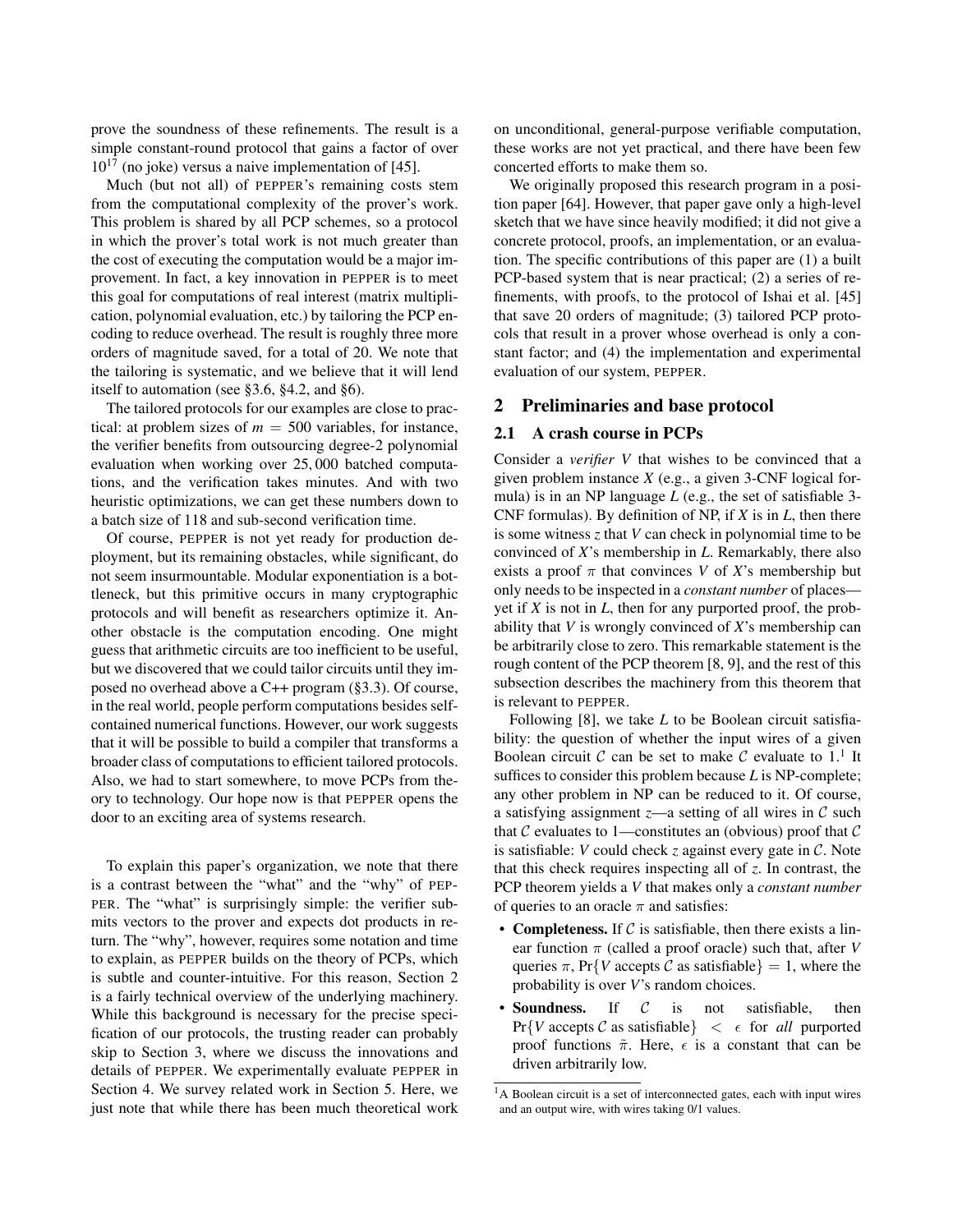Note that we are requiring a correct proof  $\pi$  to be a lin-ear function over finite fields.<sup>2</sup> Following [\[45\]](#page-14-11), we call such proofs *linear PCPs*. By linear function, we mean that  $\pi(q_1+q_2)=\pi(q_1)+\pi(q_2)$ . A linear function  $\pi: \mathbb{F}^n \mapsto \mathbb{F}^b$ can be regarded as a  $b \times n$  matrix *M*, where  $\pi(q) = M \cdot q$ ; in the case  $b = 1$ ,  $\pi$  returns a dot product with the input. Below we describe a linear PCP that is used by [\[8\]](#page-14-12) as a building block; this linear PCP is also presented in [\[16,](#page-14-17) [45\]](#page-14-11), and we borrow some of our notation from these three sources.

To motivate this linear PCP—that is, the encoding of  $\pi$ , and how *V* interacts with it—recall that we must avoid *V*'s having to check a purported assignment, *z*, against every gate, as that would be equivalent to the polynomial-time check of membership. Instead, *V* will construct a polynomial  $P(Z)$  that represents C, and  $\pi$  will be carefully constructed to allow evaluation of this polynomial. For each of the *s* gates, *V* creates a variable  $Z_i \in \{0, 1\}$  that represents the output of gate *i*. *V* also creates a set of arithmetic constraints, as follows. If gate *i* is the AND of  $Z_i$  and  $Z_k$ , then *V* adds the constraint  $Z_i - Z_j \cdot Z_k = 0$ ; if gate *i* is the NOT of  $Z_j$ , then *V* adds the constraint  $1 - (Z_i + Z_j) = 0$ ; if gate *i* is an input gate for the *j*th input, *V* adds the constraint  $Z_i - in_j = 0$ ; and finally, for the last gate, representing the output of the circuit, we also have  $Z_s - 1 = 0$ . *V* then obtains the polynomial  $P(Z)$  by combining all of the constraints:  $P(Z) = \sum_i v_i \cdot Q_i(Z)$ , where  $Z = (Z_1, \ldots, Z_s)$ , each  $Q_i(Z)$  is given by a constraint (e.g.,  $Z_i - Z_iZ_k$ ), and *V* chooses each *v<sup>i</sup>* uniformly and independently at random from a finite field  $\mathbb F$ . The reason for the randomness is given immediately below.

Notice that  $P(z)$  detects whether *z* is a satisfying assignment: (1) if *z* is a satisfying assignment to the circuit, then it also satisfies all of the  $\{Q_i(Z)\}\$ , yielding  $P(z) = 0$ ; but (2) if *z* is not a satisfying assignment to the circuit, then the randomness of the  $\{v_i\}$  makes  $P(z)$  unlikely to equal 0 (as illustrated in the next paragraph). Thus, the proof oracle  $\pi$ must encode a purported assignment *z* in such a way that *V* can quickly evaluate  $P(z)$  by making a few queries to  $\pi$ . To explain the encoding, let  $\langle x, y \rangle$  represent the inner (dot) product between two vectors *x* and *y*, and *x*⊗*y* represent the outer product  $x \cdot y^T$  (that is, all pairs of components from the two vectors). Observe that *V* can write

$$
P(Z) = \langle \gamma_2, Z \otimes Z \rangle + \langle \gamma_1, Z \rangle + \gamma_0.
$$

The  $\{\gamma_0, \gamma_1, \gamma_2\}$  are determined by the  $\{Q_i(Z)\}\$  and the choice of  $\{v_i\}$ , with  $\gamma_2 \in \mathbb{F}^{s^2}$ ,  $\gamma_1 \in \mathbb{F}^s$ , and  $\gamma_0 \in \mathbb{F}$ . The reason that *V* can write  $P(Z)$  this way is that all of the  $\{Q_i(Z)\}$ are degree-2 functions.

Given this representation of  $P(Z)$ , *V* can compute  $P(z)$  by asking for  $\langle \gamma_2, z \otimes z \rangle$  and  $\langle \gamma_1, z \rangle$ . This motivates the form of a correct proof,  $\pi$ . We write  $\pi = (z, z \otimes z)$ , by which

we mean  $\pi = (\pi^{(1)}, \pi^{(2)})$ , where  $\pi^{(1)}(\cdot) = \langle \cdot, z \rangle$  and  $\pi^{(2)}(\cdot) = \langle \cdot, z \otimes z \rangle$ . At this point, we have our first set of queries: *V* checks whether  $\pi^{(2)}(\gamma_2) + \pi^{(1)}(\gamma_1) + \gamma_0 = 0$ . If *z* is a satisfying assignment and  $\pi$  is correctly computed, the check passes. Just as important, if  $z'$  is *not* a satisfying assignment—which is always the case if  $C$  is not satisfiable—then *V* is not likely to be convinced. To see this, first assume that *V* is given a syntactically correct but non-satisfying  $\pi'$ ; that is,  $\pi' = (z', z' \otimes z')$ , where *z'* is a non-satisfying assignment. The test above—that is, checking whether  $\pi^{\prime(2)}(\gamma_2) + \pi^{\prime(1)}(\gamma_1) + \gamma_0 = 0$ —checks whether  $P(z') = 0$ . However, there must be at least one *i*' for which  $Q_{i'}(z')$  is not 0, which means that the test passes if and only if  $v_{i'} \cdot Q_{i'}(z') = -\sum_{i \neq i'} v_i \cdot Q_i(z')$ . But the  $\{v_i\}$  are conceptually chosen *after*  $z'$ , so the probability of this event is upper-bounded by  $1/|\mathbb{F}|$ .

The above test is called the *circuit test*, and it has so far been based on an assumption: that if  $\pi'$  is invalid, it encodes *some* (non-satisfying) assignment. In other words, we have been assuming that  $\pi^{\prime}(1)$  and  $\pi^{\prime}(2)$  are linear functions that are consistent with each other. But of course a malevolently constructed oracle might not adhere to this requirement. To relax the assumption, we need two other checks. First, with *linearity tests* [\[12,](#page-14-18) [21\]](#page-14-19), *V* makes three queries to  $\pi^{(1)}$  and three to  $\pi^{(2)}$ , and checks the responses. If the checks pass, *V* develops a reasonable confidence that  $\pi^{(1)}$  and  $\pi^{(2)}$  are linear functions, which is another way of saying that  $\pi^{(1)}(\cdot)$ is returning  $\langle \cdot, z \rangle$  for some *z* and that  $\pi^{(2)}(\cdot)$  is returning  $\langle \cdot, u \rangle$  for some  $u \in \mathbb{F}^{s^2}$ . In the second test, the *quadratic correction test*, *V* makes four queries total and checks their responses; if the checks pass, *V* develops reasonable confidence that these two linear functions have the required relationship, meaning that  $u = z \otimes z$ . Once these tests have passed, the circuit test above is valid.

In all, *V* makes  $\ell = 14$  queries. The details of the queries and tests, and a formal statement of their completeness and soundness, are in [\[8\]](#page-14-12) and Appendix [A.](#page-15-1) Here, we just informally state that if  $C$  is satisfiable, then  $V$  will always be convinced by  $\pi$ , and if C is not satisfiable, then *V*'s probability of passing the tests is upper bounded by a constant  $\kappa$ (for any  $\tilde{\pi}$ ). If the scheme is repeated  $\rho$  times, for  $\mu = \ell \cdot \rho$ total queries, the error probability  $\epsilon$  becomes  $\epsilon = \kappa^{\rho}$ .

#### <span id="page-2-0"></span>2.2 Arguments

The theory above says that *V* can be convinced of a circuit's satisfiability by making only a constant number of queries to the proof oracle  $\pi$ . But how does *V* query  $\pi$ ? Clearly,  $\pi$ cannot be available for direct inspection by *V* because it is tremendous: written out,  $\pi$  would be a list of the function's values at every point in an exponentially-sized domain. The idea of an efficient argument (due to Kilian [\[48,](#page-14-9) [49\]](#page-14-10)) is to use a PCP in an interactive protocol: a separate *prover P* computes a PCP and responds to *V*'s queries. However, *P*

<sup>&</sup>lt;sup>2</sup>The PCP theorem permits, but does not impose, this restriction; we need it for reasons elucidated in the next subsection.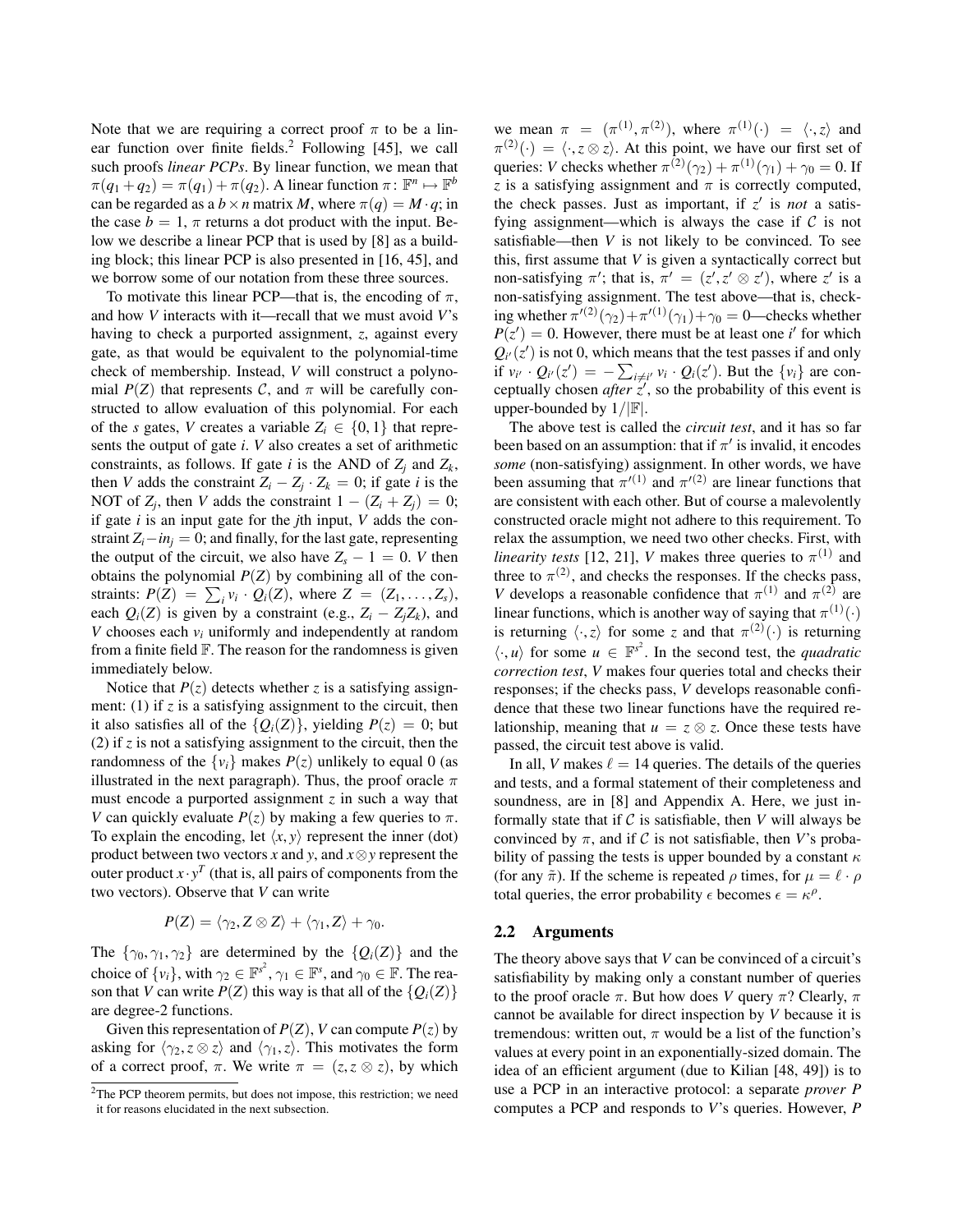must be forced to "act like" a fixed proof—*P* must be prevented from adjusting answers to later queries based on earlier answers. Kilian's observation is that this can be done with cryptographic commitments.

In the sections ahead, we build on an elegant scheme by Ishai, Kushilevitz, and Ostrovsky [\[45\]](#page-14-11). They (1) observe that  $\pi$  is a linear function (determined by *z* and  $z \otimes z$ ) and (2) develop a *commitment to a linear function* primitive. In this primitive, *P* commits to a linear function by preevaluating the function at a point chosen by *V* and hidden from *P*; then, *V* submits one query, and the response must be consistent with the pre-evaluation. Roughly speaking, *V* can now proceed as if *P*'s responses are given by an oracle π. (More accurately, *V* can proceed as if *P*'s responses are given by a set of non-colluding oracles, one per PCP query.)

In more detail, *V* obtains a commitment from *P* by homomorphically encrypting a random vector *r* and asking *P* to compute  $Enc(\pi(r))$ ; *P* can do this without seeing *r*, by the linearity of  $\pi$  and the homomorphic properties of the encryption function (we do not need or assume fully ho-momorphic encryption [\[37\]](#page-14-20)). *V* can then apply the decryption function to recover  $\pi(r)$ . To submit a PCP query *q* and obtain  $\pi(q)$ , *V* asks *P* for  $\pi(q)$  and  $\pi(r + \alpha q)$ , for  $\alpha$  randomly chosen from F. *V* then requires that  $\pi(r + \alpha q)$  $\pi(r) + \alpha \pi(q)$ , or else *V* rejects  $\pi(q)$ . By running parallel instances of the commitment protocol (one for each time that *V* wants to inspect  $\pi$ ), Ishai et al. convert any PCP protocol that uses linear functions into an *argument system* [\[24,](#page-14-7) [39\]](#page-14-8).

Arguments are defined as follows; we borrow some of our notation and phrasing from [\[45\]](#page-14-11), and we restrict the definition to Boolean circuits. An *argument* (*P*, *V*) *with soundness error*  $\epsilon$  comprises two probabilistic polynomial time entities,  $P$  and  $V$ , that take a Boolean circuit  $C$  as input and meet two properties:

- Completeness. If C is satisfiable and *P* has access to the satisfying assignment *z*, then the interaction of  $V(C)$  and  $P(C, z)$  always makes  $V(C)$  accept C's satisfiability.
- Soundness. If  $C$  is not satisfiable, then for every efficient malicious  $P^*$ , the probability (over  $V$ 's random choices) that the interaction of  $V(C)$  and  $P^*(C)$  makes  $V(C)$  accept  $\mathcal C$  as satisfiable is  $\lt \epsilon$ .

# <span id="page-3-0"></span>3 Design and details of PEPPER

Problem statement and threat model. We wish to implement the following protocol. A computer that we control, the *verifier*, sends a program  $\Psi$  and an input *x* to a remote computer, the *prover*. The prover returns a result *y*, and the verifier issues queries over a small number of interaction rounds to the prover, whose responses either establish for the verifier that  $\Psi$  was run correctly and that *y* is the result of running Ψ on *x*, or else cause the verifier to reject. If *y* is incorrect, the verifier should reject with high probability. We do not provide the converse; that is, rejection in our context implies only that the prover has not given a correct proof, not that  $y \neq \Psi(x)$ . We require the following: (1) this protocol should be cheaper for the verifier, in computational resources, than computing *y* locally, and (2) the guarantee that the protocol provides to the verifier should make no assumptions about the prover, other than standard cryptographic ones. That is, the prover can subvert the protocol, can choose not to follow it, can return wrong answers, etc.

# <span id="page-3-1"></span>3.1 The promise and perils of PCPs

In principle, the problem above can be solved with PCPs. In practice, a number of severe obstacles arise, as can be seen by the following attempt to use PCPs. There is a Boolean circuit C (which depends on  $\Psi$ , *x*, and *y*) such that C is satisfiable (that is, evaluates to 1) if and only if *y* is the correct output of  $\Psi$  run on *x*. Assume that the prover and verifier can efficiently derive  $\mathcal{C}$ , given  $\Psi$ , *x*, and *y*. Then, the prover can issue a PCP (as in [§2.1\)](#page-1-1) of  $\mathcal{C}$ 's satisfiability. At that point, if *y* is the correct output, the verifier can efficiently inspect the PCP to be convinced both that  $\Psi$  was executed correctly and that Ψ produces *y* when run on *x*; if *y* is not the correct output, the probability that the verifier accepts  $C$ as satisfiable is upper-bounded by a negligible constant for *any* purported PCP. This approach sounds promising; unfortunately, it is totally impractical:

- *The proof is too long.* It is much too large for the verifier to handle or for the prover to write out in full.
- *The protocol is too complicated.* State-of-the-art PCP protocols [\[15–](#page-14-14)[17,](#page-14-15) [30\]](#page-14-16) partially address the concern about proof length, but they are intricate to the point of making a bug-free implementation difficult. Unfortunately, in this context, even small bugs can be security-critical. Complexity also hinders optimization.
- *The phrasing of the computation is too primitive.* Even if they have simple control flow, most general-purpose computations are far longer when expressed as Boolean circuits than in, say, C++.
- *The preparatory work is too high for the verifier.* Deriving  $\mathcal C$  and generating queries to the proof take at least as much work for the verifier as executing the computation.
- *The prover's overhead is too high.* In the base PCP protocol ([§2.1\)](#page-1-1), the prover's work is at least quadratic in the number of circuit wires. While this overhead can be reduced to a polylogarithmic factor [\[15–](#page-14-14)[17,](#page-14-15) [30\]](#page-14-16) (at the cost of intricacy, as noted above), we ideally want to limit the prover's overhead to a small constant factor.

The first two obstacles above can be addressed by the argument system of Ishai et al. [\[45\]](#page-14-11). As discussed in Section [2.2,](#page-2-0) their approach addresses proof length (since the proof is not materialized) and proof complexity (since the proof is sim-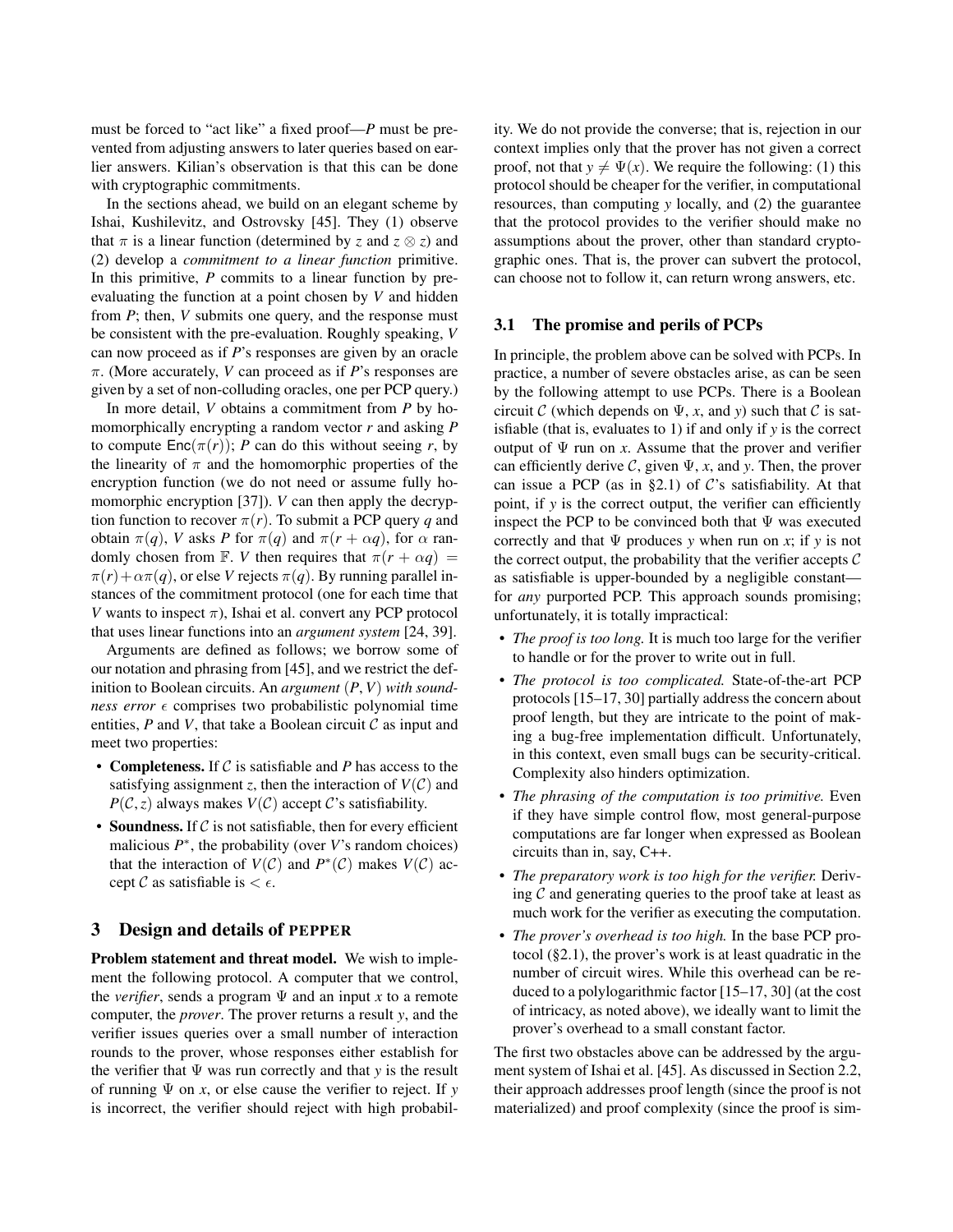

<span id="page-4-1"></span>FIGURE 1—High-level depiction of PEPPER, a PCP-based argument system for verified outsourced computation between a verifier and a prover. We formalize this picture and prove its soundness in the appendices.

ply a linear function to which the prover commits). Proof length and proof complexity in exchange for commitment: this is a great trade! However, it brings another obstacle:

• *The parallel commitments are too expensive.* Commitment requires cryptographic operations and hence multiprecision arithmetic, and the scheme of [\[45\]](#page-14-11) invokes these operations far too much (by several orders of magnitude) to be practical.

We now turn to our system, PEPPER, which builds on [\[45\]](#page-14-11) and addresses all of the items above.

### <span id="page-4-2"></span>3.2 Overview of PEPPER

Figure [1](#page-4-1) depicts PEPPER. In the computation phase, *V* selects a computation<sup>3</sup>  $\Psi$  and different inputs  $x_1, \ldots, x_\beta$ , and *P* returns outputs  $y_1, \ldots, y_\beta$ . These computations can happen iteratively or in a batch. For each computation, *P* creates and stores a proof oracle  $\pi_i$  establishing that  $\Psi(x_i) = y_i$ . In the proof commitment phase, *V* asks *P* to commit to all of its proofs. Then *V* moves to the proof verification phase and issues PCP queries to *P*, whose responses must be consistent with the commitment phase. Then, *V* runs the PCP verification checks on *P*'s responses. At that point, *V* outputs accept or reject for each computation. An output of accept on  $y_i$  means that  $y_i = \Psi(x_i)$ , with high probability.

The rest of this section describes how PEPPER overcomes the obstacles mentioned in Section [3.1.](#page-3-1) PEPPER addresses proof length and complexity by inheriting from [\[45\]](#page-14-11); it shrinks the program encoding by using arithmetic circuits instead of Boolean circuits ([§3.3\)](#page-4-0); it reduces commitment costs by requiring fewer commitments while offering better security ([§3.4\)](#page-6-0); it uses batching to reduce *V*'s costs ([§3.5\)](#page-7-1);

and it reduces *P*'s overhead for some problems by reducing redundancy in the PCP encoding ([§3.6\)](#page-7-0). Figure [2](#page-5-0) summarizes the costs under these refinements; we explain this figure over the course of the section.

#### <span id="page-4-0"></span>3.3 Arithmetic circuits and concise gates

To address the concern about the encoding of the computation, PEPPER uses *arithmetic circuits*, instead of Boolean circuits. In a traditional arithmetic circuit, the input and output wires take values from a large set (e.g., a finite field or the integers). This extension is a natural one, as the PCP machinery is already expressed as arithmetic versions of Boolean circuits. However, we observe that the machinery also works with what we call *concise gates*, each of which encapsulates a function of many inputs (e.g., a dot product between two large vectors). Note that a gate here does not represent a low-level hardware element but rather a modular piece of the computation that enters the verification algorithm as an algebraic constraint.

This simple refinement is critical to practicality. First, it is vastly more compact to represent, say, multiplication with a single gate than as a Boolean circuit. Beyond that, for certain computations (e.g., parallelizable numerical ones, such as matrix multiplication), the circuit model imposes no overhead; that is, the "circuit" is the same as a C++ program, so the only overhead comes from proving and verifying (as demonstrated in [§4.3\)](#page-9-1). However, this model has known limitations; for example, comparison operations require relatively large circuits. Future work is to address this problem, perhaps using tailored PCP encodings ([§3.6\)](#page-7-0).

Details and an example. Using arithmetic circuits requires only minor modifications to the PCP scheme described in Section [2.1.](#page-1-1) Here, *V* produces a set of constraints (there, *V*

 $3$ Our implementation supports both preconfiguring computations and uploading binaries online for *P* to execute.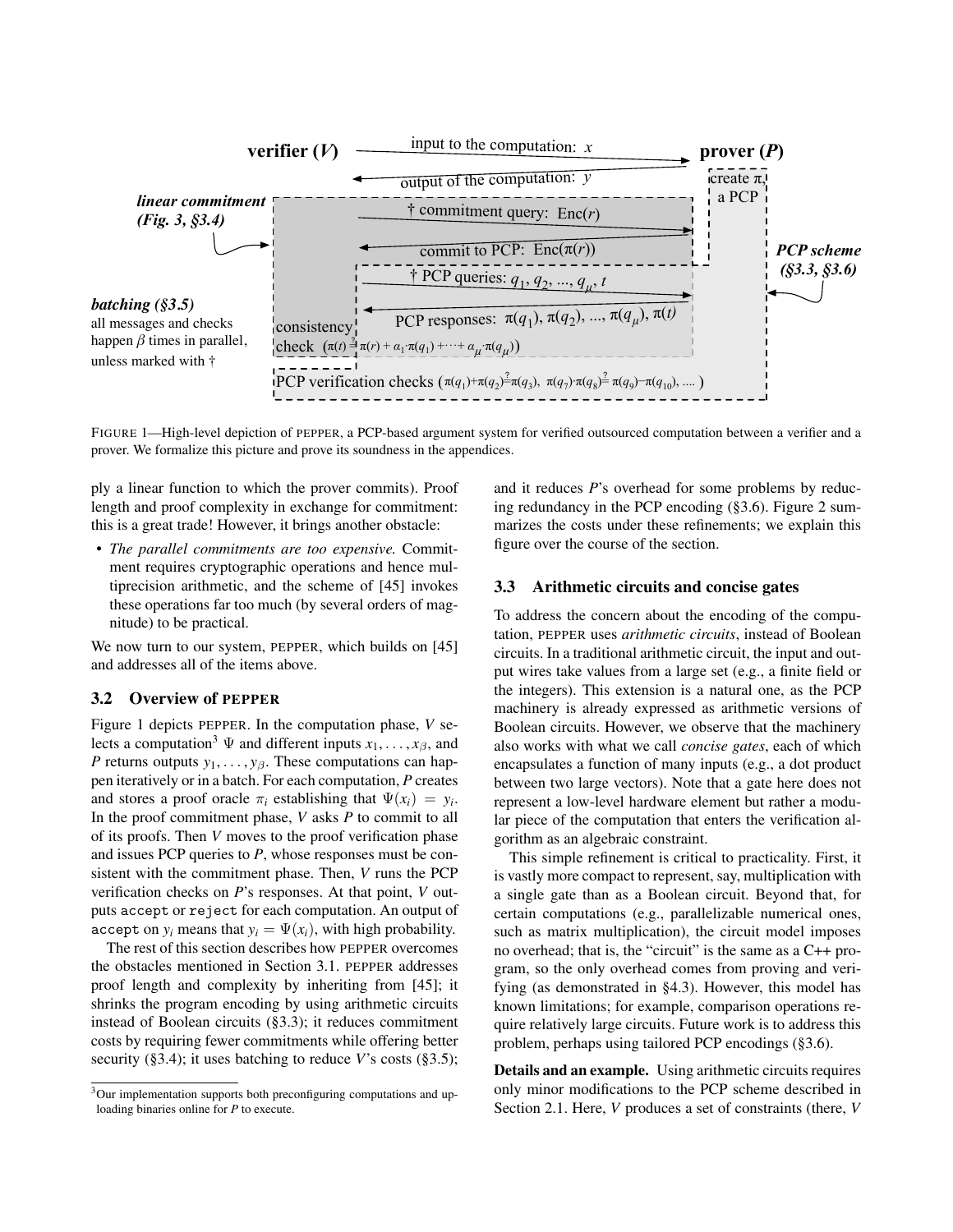|                                                                             | op                                                             | naive impl. of [45]                                       | batching $(\S3.5)$         | arith. circ. $(S3.3)$                                                           | new commit (§3.4)                                                              | new PCPs (§3.6)            |  |  |
|-----------------------------------------------------------------------------|----------------------------------------------------------------|-----------------------------------------------------------|----------------------------|---------------------------------------------------------------------------------|--------------------------------------------------------------------------------|----------------------------|--|--|
| PCP encoding size $( \pi )$                                                 |                                                                | $10^{9}m^{6}$                                             | $10^{9}m^{6}$              | 4m <sup>4</sup>                                                                 | 4m <sup>4</sup>                                                                | m <sup>3</sup>             |  |  |
| V's per-instance work (compare to local, naive computation: $f \cdot m^3$ ) |                                                                |                                                           |                            |                                                                                 |                                                                                |                            |  |  |
| Issue commit queries                                                        |                                                                | $e + 2c \t 10^9 m^6 \cdot \mu'$                           | $10^9m^6 \cdot \mu'/\beta$ | $4m^4 \cdot \mu'/\beta$                                                         | $4m^4/\beta$                                                                   | $m^3/\beta$                |  |  |
| Process commit responses                                                    | d                                                              |                                                           |                            |                                                                                 |                                                                                |                            |  |  |
| Issue PCP queries                                                           | $\mathcal{C}$                                                  | $10^9m^6 \cdot \mu'$                                      | $10^9m^6 \cdot \mu'/\beta$ | $4m^4 \cdot \mu'/\beta$                                                         | $4m^4 \cdot \mu/\beta$                                                         | $m^3 \cdot \mu/\beta$      |  |  |
| Process PCP responses                                                       |                                                                | $(2\mu' + 96m^2 \cdot \rho)$ $(2\mu' + 96m^2 \cdot \rho)$ |                            | $(2\mu'+3m^2\cdot\rho)$                                                         | $(2\mu + 3m^2 \cdot \rho)$                                                     | $(2\mu + 3m^2 \cdot \rho)$ |  |  |
| P's per-instance work (compare to local, naive computation: $f \cdot m^3$ ) |                                                                |                                                           |                            |                                                                                 |                                                                                |                            |  |  |
| Issue commit responses                                                      | h                                                              | $10^9m^6 \cdot \mu'$                                      | $10^9m^6 \cdot \mu'$       | $4m^4 \cdot \mu'$                                                               | 4m <sup>4</sup>                                                                | m <sup>3</sup>             |  |  |
| Issue PCP responses                                                         |                                                                | $10^9m^6 \cdot \mu'$                                      | $10^9m^6 \cdot \mu'$       | $4m^4 \cdot \mu'$                                                               | $4m^4 \cdot \mu$                                                               | $m^3 \cdot \mu$            |  |  |
| $\ell = 14$ : # of PCP queries per repetition (Appendix A)                  |                                                                |                                                           |                            |                                                                                 | $ \pi $ : # of components in matrix associated to linear function $\pi$ (§2.1) |                            |  |  |
|                                                                             | $\rho = 70$ : # of repetitions to drive error low (Appendix A) |                                                           |                            | $e$ : cost of homomorphic encryption of a single field element (Fig. 3, step 1) |                                                                                |                            |  |  |

 $\mu' \approx 3\mu$ : # of PCP queries pre-commit-refinement ([§3.4\)](#page-6-0) *f* : cost of field multiplication (Fig. [3,](#page-6-1) steps [4](#page-6-4)[–6\)](#page-6-5)

 $\mu = \ell \cdot \rho \approx 1000$ : # of PCP queries per instance *d*: cost of homomorphic decryption of a single field element (Fig. [3,](#page-6-1) step [3\)](#page-6-3)

<span id="page-5-0"></span>β: # of computation instances batch verified ([§3.2,](#page-4-2) [§3.5\)](#page-7-1) *h*: cost of ciphertext addition plus multiplication (Fig. [3,](#page-6-1) step [2\)](#page-6-6)

*c*: cost of generating a pseudorandom # between 0 and a 192-bit prime ([§4.1\)](#page-8-1)

FIGURE 2—High-order costs under our refinements, cumulatively applied, compared to naive local execution and a naive implementation of [\[45\]](#page-14-11), for our running example of  $m \times m$  matrix multiplication. Rows for *V* and *P* contain operation counts, except for the "op" field, which includes a parameter denoting the cost of the operations in that row. Section [4.5](#page-11-0) quantifies *d*, *e*, *f*, *h* and *c*; Section [4.6](#page-12-1) quantifies  $\beta$ . The "PCP" rows include the consistency queries and checks (Fig. [3,](#page-6-1) steps [4–](#page-6-4)[6\)](#page-6-5).

transforms a Boolean circuit into a set of constraints) over *s* variables from a finite field  $F$  (there, over binary variables) that can be satisfied if and only if *y* is the correct output of  $\Psi(x)$  (there, if and only if the circuit is satisfiable); *V* then combines those constraints to form a polynomial over *s* values in the field  $\mathbb{F}$  (there, in the field  $GF(2)$ ). One way to look at this use of arithmetic circuits is that it represents the computation as a set of constraints directly.

To illustrate the above, we use the example of  $m \times m$ matrix multiplication. We choose this example because it is both a good initial test (it is efficiently encodable as an arithmetic circuit) and a core primitive in many applications: image processing (e.g., filtering, rotation, scaling), signal processing (e.g., Kalman filtering), data mining, etc.

In this example computation, let *A*, *B*, *C* be  $m \times m$  matrices over a finite field F, with subscripts denoting entries, so  $A = (A_{1,1}, \ldots, A_{m,m}) \in \mathbb{F}^{m^2}$  (for  $\mathbb F$  sufficiently large we can represent negative numbers and integer arithmetic; see [§4.1\)](#page-8-1). The verifier *V* sends *A* and *B* to the prover *P*, who returns *C*; *V* wants to check that  $A \cdot B = C$ . Matrix *C* equals *A* · *B* if and only if the following constraints over variables  $Z = (Z_{1,1}^a, \dots, Z_{m,m}^a, Z_{1,1}^b, \dots, Z_{m,m}^b) \in \mathbb{F}^{2m^2}$  can be satisfied: *<sup>i</sup>*,*<sup>j</sup>* − *A<sup>i</sup>*,*<sup>j</sup>* = 0, for *i*, *j* ∈ [*m*] ; *Z b*

$$
Z_{i,j}^a - A_{i,j} = 0, \text{ for } i, j \in [m]; \quad Z_{i,j}^b - B_{i,j} = 0, \text{ for } i, j \in [m];
$$

$$
C_{i,j} - \sum_{k=1}^m Z_{i,k}^a \cdot Z_{k,j}^b = 0, \text{ for } i, j \in [m].
$$

Note that the third type of constraint, which captures the dot product, is an example of a concise gate.

*V* is interested in whether the above constraints can be met for some setting  $Z = z$  (if so, the output of the com-

putation is correct; if not, it is not). Thus, *V* proceeds as in Section [2.1](#page-1-1) and Appendix [A.](#page-15-1) *V* constructs a polynomial *P*(*Z*) by combining the constraints:  $P(Z) = \sum_{i,j} v_{i,j}^a \cdot (Z_{i,j}^a - Z_{i,j}^a)$  $\left(A_{i,j}\right)+\sum_{i,j}v_{i,j}^{b}\cdot\left(Z_{i,j}^{b}-B_{i,j}\right)+\sum_{i,j}v_{i,j}^{c}\cdot\left(C_{i,j}-\sum_{k=1}^{m}Z_{i,k}^{a}\cdot Z_{k,j}^{b}\right),$ where  $\overline{V}$  chooses the variables  $\{v\}$  randomly from  $\mathbb{F}$ . As before, *V* regards the prover *P* as holding linear proof oracles  $\pi = (\pi^{(1)}, \pi^{(2)})$ , where  $\pi^{(1)}(\cdot) = \langle \cdot, z \rangle$  and  $\pi^{(2)}(\cdot) =$  $\langle \cdot, z \otimes z \rangle$  for some  $z \in \mathbb{F}^{2m^2}$ . And as before, *V* issues linearity test queries, quadratic correction test queries, and circuit test queries (the randomly chosen  $\{v\}$  feed into this latter test), repeating the tests  $\rho$  times. We address *V*'s cost of constructing *P*(*Z*) and issuing queries in Section [3.5.](#page-7-1)

The completeness and soundness of the above scheme follows from the completeness and soundness of the base protocol. Thus, if  $C = A \cdot B$  (more generally, if the claimed output *y* equals  $\Psi(x)$ , then *V* can be convinced of that fact; if the output is not correct, *P* has no more than  $\epsilon = \kappa^{\rho}$ probability of passing verification.

Savings. Moving from a Boolean to a non-concise arithmetic circuit saves, for a fixed *m*, an estimated four orders of magnitude in the number of circuit "wires" (the "wires" being  $\{Z\}$ ) and thus eight orders of magnitude in the query size and the prover's work (which are quadratic in the number of wires). The dot product gates decrease these quantities by another factor of  $m<sup>2</sup>$  (since they reduce the number of "wires" from  $m^3 + 2m^2$  to  $2m^2$ ). In Figure [2,](#page-5-0) the arithmetic circuit column reflects these two reductions, the first being reflected in the elimination of the  $10<sup>9</sup>$  factor and the second in the move from the  $m^6$  to the  $m^4$  term.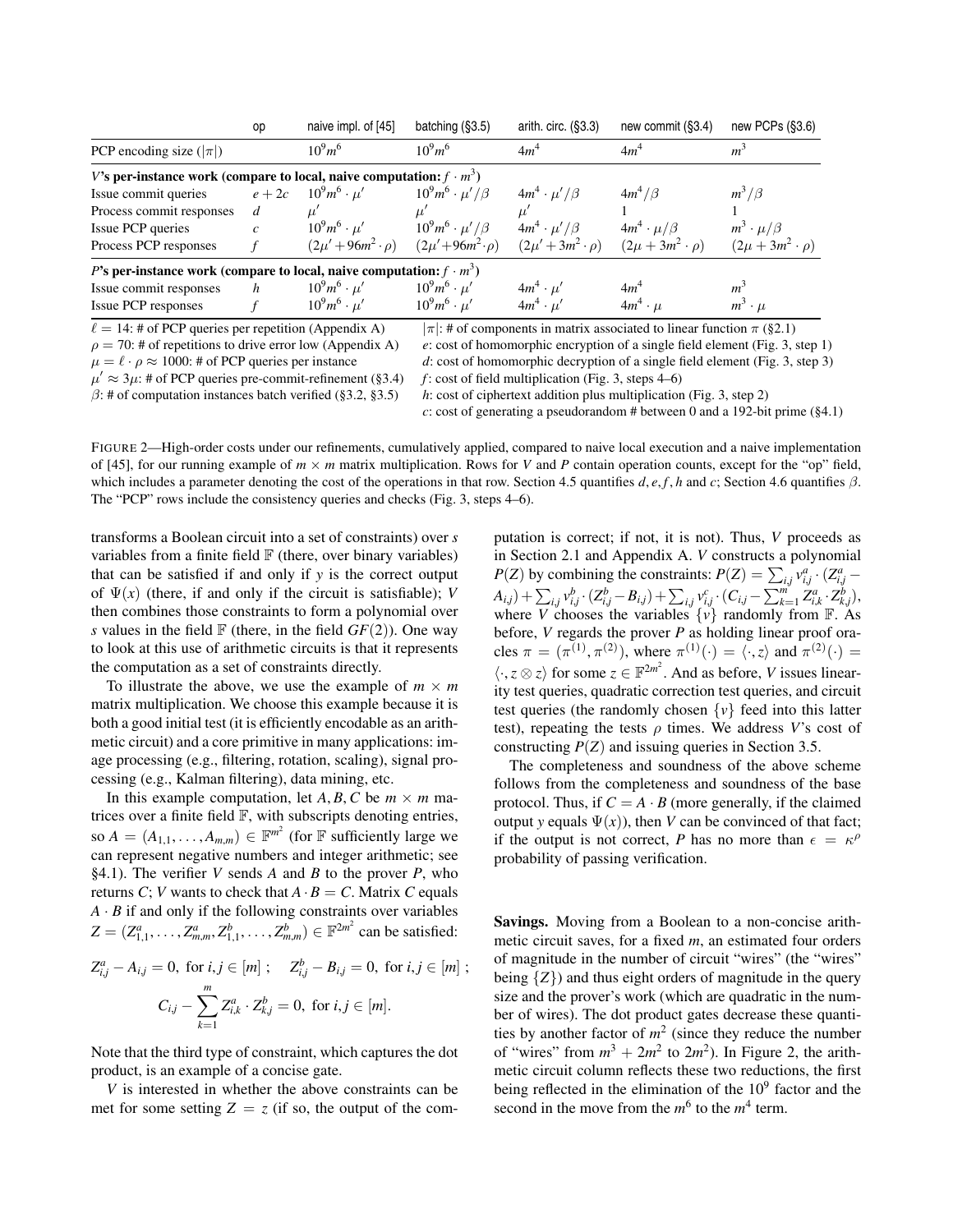#### Commit+Multidecommit

The protocol assumes an additive homomorphic encryption scheme (Gen, Enc, Dec) over a finite field, F.

# Commit phase

Input: Prover holds a vector  $w \in \mathbb{F}^n$ , which defines a linear function  $\pi \colon \mathbb{F}^n \to \mathbb{F}$ , where  $\pi(q) = \langle w, q \rangle$ .

<span id="page-6-2"></span>1. Verifier does the following:

- Generates public and secret keys  $(pk, sk) \leftarrow \text{Gen}(1^k)$ , where *k* is a security parameter.
- Generates vector  $r \in_R \mathbb{F}^n$  and encrypts  $r$  component-wise, so  $\text{Enc}(pk, r) = (\text{Enc}(pk, r_1), \ldots, \text{Enc}(pk, r_n)).$
- Sends Enc(*pk*,*r*) and *pk* to the prover.
- <span id="page-6-6"></span>2. Using the homomorphism in the encryption scheme, the prover computes  $e \leftarrow \text{Enc}(pk, \pi(r))$  without learning *r*. The prover sends *e* to the verifier.
- <span id="page-6-3"></span>3. The verifier computes  $s \leftarrow \text{Dec}(sk, e)$ , retaining *s* and *r*.

#### Decommit phase

Input: the verifier holds  $q_1, \ldots, q_\mu \in \mathbb{F}^n$  and wants to obtain  $\pi(q_1), \ldots, \pi(q_\mu)$ .

- <span id="page-6-4"></span>4. The verifier picks  $\mu$  secrets  $\alpha_1, \ldots, \alpha_\mu \in_R \mathbb{F}$  and sends to the prover  $(q_1, \ldots, q_\mu, t)$ , where  $t = r + \alpha_1 q_1 + \cdots + \alpha_\mu q_\mu \in \mathbb{F}^n$ .
- <span id="page-6-7"></span>5. The prover returns  $(a_1, a_2, \ldots, a_\mu, b)$ , where  $a_i, b \in \mathbb{F}$ . If the prover behaved, then  $a_i = \pi(q_i)$  for all  $i \in [\mu]$ , and  $b = \pi(t)$ .
- <span id="page-6-5"></span>6. The verifier checks:  $b = s + \alpha_1 a_1 + \cdots + \alpha_\mu a_\mu$ ). If so, it outputs  $(a_1, a_2, \ldots, a_\mu)$ . If not, it rejects, outputting ⊥.

<span id="page-6-1"></span>FIGURE 3—PEPPER's commitment protocol. *V* decommits queries  $q_1, \ldots, q_\mu$  for the price of a single commitment query,  $\text{Enc}(r)$ . This protocol strengthens one by Ishai et al. [\[45\]](#page-14-11) and makes only minor changes to their notation and phrasing. The intent is that the  $\mu$  queries be the PCP queries and that *n* be the size of the proof encoding ( $s^2 + s$ , until [§3.6\)](#page-7-0). The protocol assumes an additive homomorphic encryption scheme but can be modified to work with a multiplicative homomorphic scheme (such as ElGamal [\[32\]](#page-14-21)); see Appendix [E.](#page-19-0)

# <span id="page-6-0"></span>3.4 Strengthening linear commitment

The commitment protocol in the base scheme of Ishai et al. [\[45\]](#page-14-11) relies on an additive homomorphic encryption operation.<sup>4</sup> If executed once, this operation is reasonably efficient (hundreds of microseconds; see Section [4.5\)](#page-11-0); however, the number of times that the base scheme invokes it is proportional to at least the *square* of the input size *times*  $\mu$ , the number of PCP queries (roughly 1000). For the example of  $m \times m$  matrix multiplication with  $m = 1000$ , the base scheme would thus require at least  $(1000)^4 \cdot 1000 \cdot 100 \mu s$ : over 3000 years, and that's after the concise representation given by the previous refinement!

While we would be thrilled to eliminate homomorphic encryptions, we think that doing so is unlikely to work in this context. Instead, in this section we modify the commitment protocol to perform three orders of magnitude fewer encryptions; Appendix [B](#page-15-2) proves the soundness of this modification by reducing its security to the semantic security of the homomorphic encryption scheme. Moreover, our reduction is more direct than in the base scheme, which translates into further cost reductions.

Details. In the base scheme [\[45\]](#page-14-11), each PCP query by *V* (meaning each of the  $\mu$  queries, as described in [§2.1,](#page-1-1) [§3.3,](#page-4-0) and Appendix [A\)](#page-15-1) requires *V* and *P* to run a separate instance of commitment. Thus, to check one computation  $\Psi$ , *V* homomorphically encrypts  $\mu \approx 1000$  (see Figure [2\)](#page-5-0) vectors, and *P* works over all of these ciphertexts. This factor of 1000 is an issue because the vectors are encrypted componentwise, and they have many components! (In the example above, they are elements of  $\mathbb{F}^{s^2}$  or  $\mathbb{F}^s$ , where  $s = 2 \cdot 10^6$ .)

Figure [3](#page-6-1) presents our modified commitment protocol. It homomorphically encrypts only one vector  $r \in \mathbb{F}^{s^2+s}$ , called the *commitment query*, with the encryption work amortizing over many queries  $(q_1, \ldots, q_\mu)$ . This new protocol leads to a more direct security reduction than in the base scheme. In their central reduction, Ishai et al. establish that commitment allows *V* to treat *P* as a *set* of noncolluding but possibly malicious oracles. In each repetition, their *V* must therefore issue extra queries (beyond the  $\ell$ PCP queries) to ensure that the oracles match. With our commitment protocol, *V* can treat *P* as a *single* (possibly cheating) oracle and submit *only* the PCP queries. Stated more formally, Ishai et al. reduce linear PCP to linear MIP (multiprover interactive proof [\[14\]](#page-14-22)) to the argument model, whereas we reduce linear PCP directly to the argument model. We prove the reduction in Appendix [B.](#page-15-2)

Savings. This refinement reduces the homomorphic encryptions and other commitment-related work by three orders of magnitude, as depicted in Figure [2](#page-5-0) by the elimination of the  $\mu'$  term from the "commit" rows in the "new commit" column. As a second-order benefit, we save another factor of three (depicted in Figure [2](#page-5-0) as a move from  $\mu'$  to  $\mu$  queries), as follows. The queries to establish the consistency of multiple oracles have error  $(\ell - 1)/\ell = 13/14$ . However, the soundness error of our base PCP protocol is  $\kappa = 7/9$ . Since  $(13/14)^{\rho'} = (7/9)^{\rho}$  when  $\rho' \approx 3\rho$ , it takes roughly three times as many repetitions of the protocol to contend with this extra error. Finally, the direct reduction yields a qualitative benefit: it simplifies PEPPER.

<sup>&</sup>lt;sup>4</sup>Note that we do not require fully homomorphic encryption [\[37\]](#page-14-20); as we discuss in Section [5,](#page-12-0) the costs of such schemes are still prohibitive.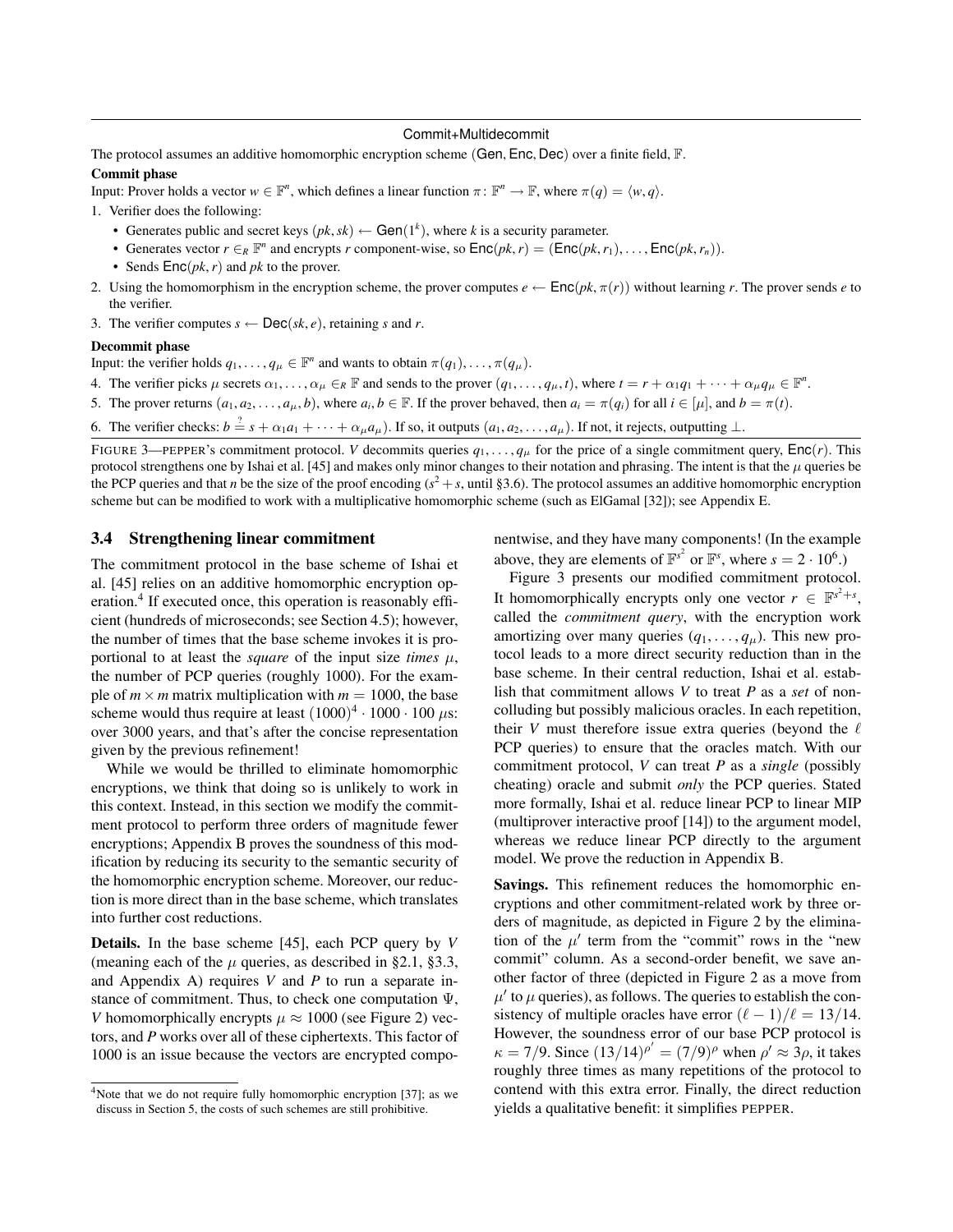#### <span id="page-7-1"></span>3.5 Amortizing query costs through batching

Despite the optimizations so far, the verifier's work remains unacceptable. First, *V* must materialize a set of constraints that represent the computation, yet writing these down is as much work as executing the computation. Second, *V* must generate queries that are *larger* than the circuit. For example, for  $m \times m$  matrix multiplication ([§3.3\)](#page-4-0), the commitment query has  $4m^4 + 2m^2$  components (matching the number of components in the vector representation of the proof), in contrast to the  $O(m^3)$  operations needed to execute the computation. A similar obstacle holds for many of the PCP queries. To amortize these costs, we modify the protocols to work over multiple computation instances and to verify computations in batch; we also rigorously justify these modifications. Note that the modifications do not reduce *V*'s checking work, only *V*'s cost to issue queries; however, this is acceptable since checking is fast.

**Details.** We assume that the computation  $\Psi$  (or equivalently,  $C$ ) is fixed; *V* and *P* will work over  $\beta$  instances of Ψ, with each instance having distinct input. We refer to  $β$ as the *batch size*. The prover *P* formulates  $\beta$  proof oracles (linear functions):  $\pi_1, \ldots, \pi_\beta$ . Note that the prover can stack these to create a linear function  $\pi : \mathbb{F}^{s^2+s} \to \mathbb{F}^{\beta}$  (one can visualize this as a matrix whose rows are  $\pi_1, \ldots, \pi_\beta$ ).

To summarize the protocol, *V* now generates *one* set of commitment and PCP queries, and submits them to *all* of the oracles in the batch.<sup>5</sup> The prover now responds to queries q with  $\pi(q) \in \mathbb{F}^{\beta}$ , instead of with  $\pi(q) \in \mathbb{F}$ . By way of comparison, the previous refinement ([§3.4\)](#page-6-0) encrypts a single *r* for a set of queries  $q_1, \ldots, q_\mu$  to a proof  $\pi$ . This one issues a single *r* and a single set of queries  $q_1, \ldots, q_\mu$ to multiple proofs  $\pi_1, \ldots, \pi_\beta$ .

Appendix [C](#page-17-0) details the protocol and proof-sketches its soundness. We note that each of the  $\beta$  PCPs has the same soundness error  $(\epsilon)$  as if it were queried individually. However, the errors for the  $\beta$  PCPs in a batch are correlated.

Savings. The most significant benefit is qualitative: without batching, *V* cannot gain from outsourcing, as the query costs are roughly the same as executing the computation. The quantitative benefit of this refinement is, as depicted in Figure [2,](#page-5-0) to reduce the per-instance cost of commitment and PCP queries by a factor of  $\beta$ .

### <span id="page-7-0"></span>3.6 Optimizing the PCP encoding

In some cases, we can address the obstacle of prover overhead by tailoring the PCP encoding. The key observations are that (1) the basic protocol *does not require a particular PCP encoding, as long as the encoding is a linear function*, and (2) some circuits permit a much more streamlined encoding. Specifically, we can tailor the prover's linear function so that it contains only terms that the prover had to compute anyway to return the result of the computation. (In essence, we are reducing the redundancy in the PCP.) The result for some computations, such as the examples given below, is protocols in which the prover's work is only a constant factor above simply executing the computation.

Details and examples. Under the linear PCPs in Sec-tions [2.1](#page-1-1) and [3.3,](#page-4-0) the prover computes  $z \otimes z$ , where *z* is a satisfying assignment to the circuit (or constraint set). However, for some computations *V*'s circuit test ([§2.1\)](#page-1-1) interrogates only a subset of  $z \otimes z$ . Loosely speaking, *P* thus needs to compute only that subset to produce the proof oracle.

Matrix multiplication. As in Section [3.3,](#page-4-0) *V* again combines constraints that represent the computation, again picks random  $\{v\}$  to be coefficients of those constraints, again obtains a polynomial (which we will write as  $P'(Z)$ ), and again submits queries to the prover's oracle to get  $P'(Z)$ evaluated and to test that the prover is holding an oracle of the correct form. There are two modifications to the approach presented in Section [3.3.](#page-4-0) First, in combining the constraints to construct  $P'(Z)$ , *V* does not include the degree-1 constraints (meaning  $Z_{i,j}^a - A_{i,j} = 0$ , etc.). Thus, *V* obtains  $P'(Z) = \sum_{i,j} v_{i,j}^c \cdot (C_{i,j} - \sum_{k=1}^m Z_{i,k}^a \cdot Z_{k,j}^b)$ , which, using our notation from before, can be written  $P'(Z) = \langle \gamma_2, Z \otimes Z \rangle + \gamma'_0$ .

However, we will write  $P'(Z)$  differently. In Sections [2.1](#page-1-1) and [3.3,](#page-4-0) the form above motivated the definition of  $\pi^{(2)}(q)$ as  $\langle q, z \otimes z \rangle$ , for  $q \in \mathbb{F}^{s^2} = \mathbb{F}^{m^4}$ . There, answering queries to  $\pi^{(2)}$  required the prover to do work proportional to  $m^4$ . This is not only more than we would like to pay, given the  $O(m^3)$  naive algorithm, but also more than we *have* to pay:  $P'(Z)$  includes only a subset of  $Z \otimes Z$ . Specifically, observe that the degree-2 terms in  $P'(Z)$  all have the form  $Z_{i,k}^a \cdot Z_{k,j}^b$ .

The above suggests the following notation: for  $x, y \in \mathbb{F}^{m^2}$ ,  $x \oslash y$  consists of  $\{x_{i,k} \cdot y_{k,j}\}$  for all *i*, *j*, *k*. The cardinality of  $x \oslash y$  is  $m^3$ . Thus, letting  $Z^a = (Z^a_{1,1}, \ldots, Z^a_{m,m})$  and  $Z^b =$  $(Z_{1,1}^b, \ldots, Z_{m,m}^b)$ , we write:

$$
P'(Z) = \left\langle \gamma_2', Z^a \oslash Z^b \right\rangle + \gamma_0',
$$

where  $\gamma_2' \in \mathbb{F}^{m^3}$  has the same non-zero components as  $\gamma_2$ . As in the base protocols, *V* wants to evaluate  $P'(z)$  since  $P'(z)$  is a bellwhether that indicates whether  $Z = z$  meets all constraints (here, *z* is the satisfying assignment that is purportedly encoded in the oracle  $\pi$ ).

This brings us to the second modification: the PCP encoding is now  $\pi = \pi^{(c)}(\cdot) \triangleq \langle \cdot, z^a \otimes z^b \rangle$ , where  $z^a = A$  and  $z^b = B$ . To evaluate  $P'(z)$ , then, *V* asks for  $\pi^{(c)}(\gamma_2')$ , and *V* tests whether  $\pi^{(c)}(\gamma_2') + \gamma_0 = 0$ . This is our new circuit test; observe that it is  $O(m^3)$  for the prover to answer, and for *V* to formulate a query. Like the base PCP protocols, this one requires two other types of tests. The first is again a linearity test, to ensure that  $\pi^{(c)}$  is (nearly) linear. The second is

<sup>&</sup>lt;sup>5</sup>Early in their paper Ishai et al. briefly mention such an approach, but they do not specify it. Later in their paper [\[45,](#page-14-11) §6.1], in a more general context, they reuse PCP queries but not commitment queries.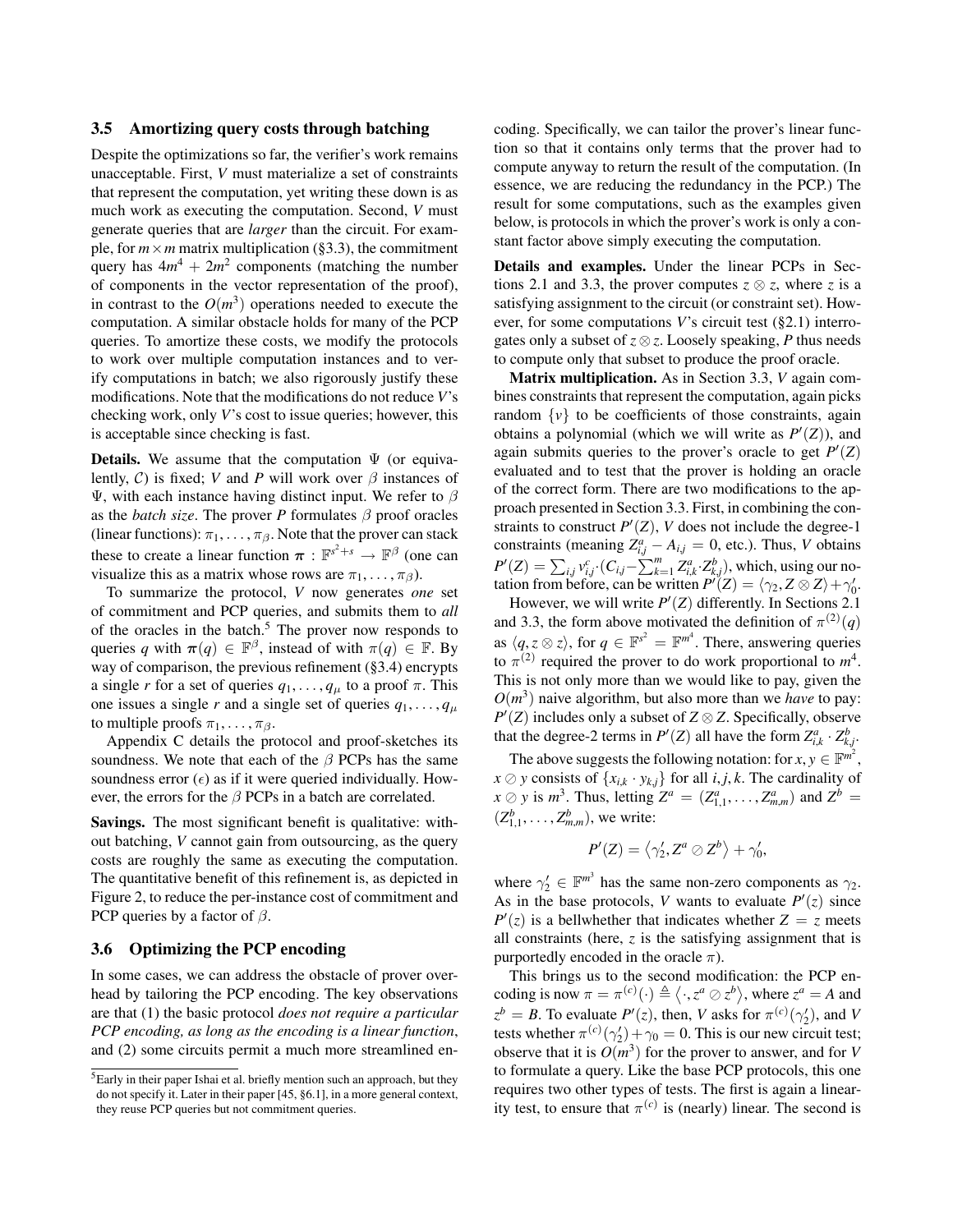again a consistency test, to ensure that  $\pi^{(c)}$  indeed represents  $A \oslash B$ ; this test is modified from the base scheme. The details of the queries and tests, and proofs of their correct-ness, are in Appendix [D.](#page-18-0) Finally, note that  $\pi^{(c)}$  is a linear function, so it fits into the commit protocol ([§3.4\)](#page-6-0).

Low-degree polynomial evaluation. Suppose that we wish to evaluate a degree-*D* polynomial *A* over the variables  $X = \{X_1, X_2, \ldots, X_m\}$ . If we let  $A_k$  denote the vector of coefficients for the degree-*k* terms in *A*, then the evaluation of *A* at *X* = *x* can be written  $A(x) = \langle A_D, \bigotimes_{i=1}^D x \rangle +$  $\cdots + \langle A_2, x \otimes x \rangle + \langle A_1, x \rangle + A_0$ . For  $D = 2$ , we can represent the evaluation of *A* with a single degree-2 concise gate ([§3.3\)](#page-4-0), where the "assignment"  $z$  is simply  $x$  itself; then, computing  $\pi^{(2)}$  in the base PCP encoding requires computing  $x \otimes x$ . Thus, if *A* is dense (meaning that it has  $\Omega(m^2)$ ) monomials), the PCP encoding adds little prover overhead over computing  $A(x)$ . However, for  $D = 3$ , a naive application of the base protocol would include only degree-2 and degree-1 constraints, requiring prover work and query size of  $O(m^4)$ —higher complexity than the  $O(m^3)$  computation.

We can remove this overhead, if *A* is dense. We modify the encoding so that the prover holds not only  $\pi^{(1)}$ and  $\pi^{(2)}$  (as in [§2.1](#page-1-1) and [§3.3\)](#page-4-0) but also  $\pi^{(3)}$ :  $\mathbb{F}^{m^3} \to \mathbb{F}$ , where  $\pi^{(3)}(\cdot) \triangleq \langle \cdot, z \otimes z \otimes z \rangle$ . As above, the "assignment" *z* is simply *x* itself. At this point, *V* must add several PCP queries to establish the (near) linearity of  $\pi^{(3)}$  and the consistency of  $\pi^{(3)}$  with  $(\pi^{(1)}, \pi^{(2)})$ . For details of the queries and tests, see [\[58,](#page-14-23) §7.8], which describes a similar construction. An analogous approach applies for  $D > 3$  when *D* is odd; if *D* is even, there are "circuits" that add no overhead.

Savings and discussion. For matrix multiplication and degree-3 polynomial evaluation, the tailored PCP encoding reduces the prover's work and the query size from  $O(m^4)$  to  $O(m^3)$ . In our domain of interest, *m* is hundreds or thousands, so the savings in *V*'s querying costs are two or three orders of magnitude. The same factor is saved in the prover's costs. In fact, if the relevant objects (the matrices or polynomials) are dense, the prover's work to create the PCP is the same complexity as executing the computation.

There is a caveat, however. Though the prover is linear, the constant is not ideal. With matrix multiplication, for example, the prover's work is roughly  $(h + f \cdot \mu) \cdot m^3$ (as depicted in the prover's rows in Figure [2\)](#page-5-0). Meanwhile, there is an approach that costs the prover  $f \cdot m^3$ , namely Freivalds's randomized algorithm for verifying matrix mul-tiplication [\[58,](#page-14-23) §7.1]: this algorithm requires  $O(m^2)$  time for the verifier and no overhead for the "prover". More generally, we know that many computations admit specialpurpose verification protocols (see [§5\)](#page-12-0). However, we believe that the work of this subsection is interesting because it refines the general-purpose PCP encodings and so might work for a broad class of other circuits.

# <span id="page-8-0"></span>4 Implementation and evaluation

We assess our work by answering three high-level questions, which correspond to the three goals for PEPPER that we stated in the introduction: (1) Is PEPPER simple enough to be easily implementable and optimizable? (2) For what values of the batch size,  $\beta$ , and the input size does PEPPER's verifier gain from outsourcing? (3) At these values, how much does PEPPER cost the prover? We answer these questions in the context of three model computations: matrix multiplication, degree-2 polynomial evaluation, and degree-3 polynomial evaluation. We chose these because they are self-contained test cases and core primitives in many applications. The rest of this section describes our implementation, parameter choices, and further optimizations ([§4.1\)](#page-8-1); then addresses the first question ([§4.2\)](#page-9-0); and then answers the latter two with experiments and analysis ([§4.3–](#page-9-1)[§4.7\)](#page-12-2).

#### <span id="page-8-1"></span>4.1 Implementation and optimizations

Implementation. Although PEPPER requires that computations be expressed over a finite field  $\mathbb{F}$ , we want to simulate computations over the integers (which requires simulating signed values and unbounded magnitudes). To that end, we use the standard technique of working in  $\mathbb{F}_p$  (the integers modulo *p*), where *p* is a prime far larger than the actual input domain of the computation (e.g., see [\[22,](#page-14-24) [70\]](#page-15-3)). In particular, we require the inputs (e.g., the matrix entries) to be 32-bit quantities and choose *p* to be either a 128-bit prime (for matrix multiplication and degree-2 polynomial evaluation) or a 192-bit prime (for degree-3 polynomial evaluation). To implement field operations (as needed for verification and the computations themselves), PEPPER uses multiprecision arithmetic, as implemented by the GNU MP library.

The core of the verifier and prover are implemented in C++. The prover can run as a Web service, with its interfaces exposed via HTTP URLs: we run the C++ prover core and helper PHP utilities as persistent FastCGI processes [\[2\]](#page-13-3) to which the Apache Web server delegates HTTP requests.

Currently, our implementation parallelizes only the prover's commit phase, using OpenMP [\[3\]](#page-13-4). Parallelizing the verifier and the rest of the prover, and distributing the prover over multiple machines, are works in progress.

We implemented both Paillier [\[59\]](#page-14-25) and ElGamal [\[32\]](#page-14-21) homomorphic encryption. Because the ElGamal homomorphism is multiplicative, not additive, ElGamal requires minor modifications to the commitment protocol (Figure [3\)](#page-6-1); these are described in Appendix [E.](#page-19-0) Where the algorithms call for random numbers, we use pseudorandom numbers, as generated by the ChaCha/8 stream cipher [\[19\]](#page-14-26), specifically the amd64-xmm6 variant in its default configuration.

Parameter choices. PEPPER has three security parameters, which drive its total error of  $\epsilon' < \epsilon + \epsilon^c$  (as given by Theo-rem [B.1\)](#page-15-4). The first parameter is  $\rho$ , the number of PCP repe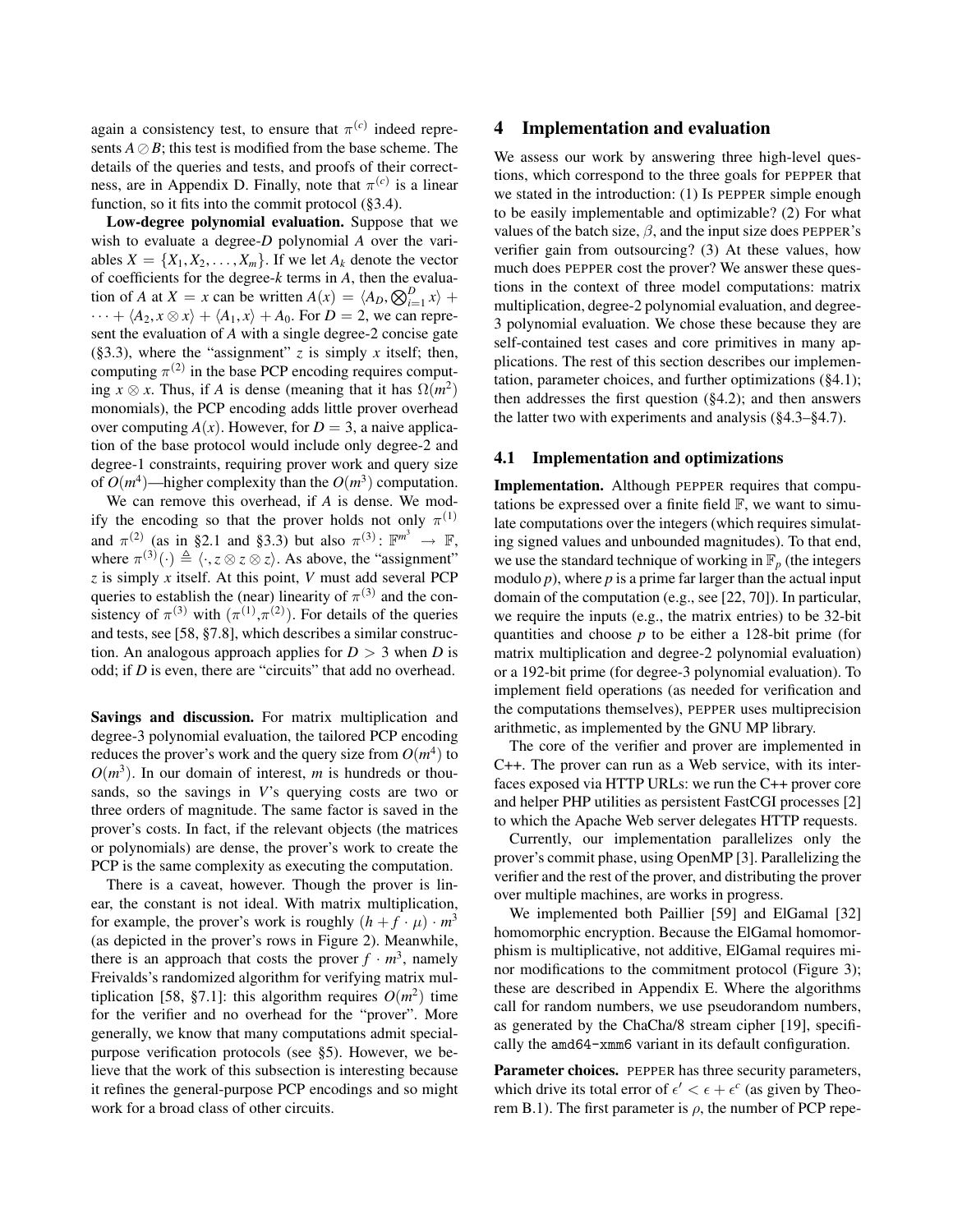titions, which determines the PCP soundness error through the bound  $\epsilon < \kappa^{\rho}$ . (Per Appendix [A,](#page-15-1)  $\kappa = 7/9$ .) We usually take  $\rho = 70$ , yielding  $\epsilon < 2.3 \cdot 10^{-8}$  for the PCP error. The second two parameters determine  $\epsilon^c$ , the commitment soundness error. They are (a)  $|\mathbb{F}|$ , the size of the field for the PCP and commitment machinery, and (b) the homomorphic encryption scheme's key size, which determines  $\epsilon_S$ , the error from encryption. From Appendix [B,](#page-15-2) we have  $\epsilon^c$  < 2<sup>14</sup> ·  $(1/|\mathbb{F}| + \epsilon_S)^{\frac{1}{3}}$ . We take  $|\mathbb{F}| \approx 2^{128}$  (we discussed field size above) and disregard  $\epsilon_S$  (we discuss key size below), yielding  $\epsilon^c < 2^{-28}$ .

We performed all of our experiments with both encryption schemes but report results only from ElGamal because its performance is better by almost a factor of 10 (as others have also observed [\[35\]](#page-14-27)). By default, we take the prime modulus to be 704 bits, though we experiment with other sizes. Of course, 704 bits is not industrial strength for usual cryptographic applications. However, homomorphic encryptions (Figure [3\)](#page-6-1) are a bottleneck for PEPPER, so we make a considered choice to use this key size. We believe that this choice is acceptable in our context, as the key need hold up only for one run of the protocol. Our choice is based on the RSA factoring challenge.<sup>6</sup>

Further optimizations: HABANERO. We report results from both PEPPER, whose design we have treated rigorously, and HABANERO, a PEPPER variant that has two performance improvements. First, under HABANERO, *V precomputes* and installs on *P* the commitment query,  $Enc(pk, r)$ . Under this modification, we use an industrialstrength key length—1280 bits—as we intend to amortize this offline step over a long time. The soundness of this modification is counterintuitive; since we don't have space for a proof, we call it a heuristic. For intuition, we note that this modification generalizes the way that a single *r* is used for the entire batch (Appendix [C\)](#page-17-0). The second modification is to lower  $\rho$  from 70 to 1. This allows a prover to cheat with probability as high as  $\kappa = 7/9$ . However, if *V* and *P* interact repeatedly, a cheating prover would be detected.

### <span id="page-9-0"></span>4.2 Is PEPPER simple to implement and apply?

PEPPER is built on PCP theory, which requires a lot of detail to explain. At the same time, that theory results in a system whose mechanics are surprisingly simple. The verifier doesn't do much more than generate and encrypt some pseudorandomness (Section [3.4\)](#page-6-0), ask the prover to multiply some vectors with a matrix that it holds (Sections [3.3](#page-4-0) and [3.6\)](#page-7-0), and perform basic operations on the returned vectors (Appendices [A](#page-15-1) and [D\)](#page-18-0). Likewise, the prover doesn't need to do much more than determine the assignment *z* to

| component                            | language   | lines of code |
|--------------------------------------|------------|---------------|
| Crypto library                       | $C++$      | 549           |
| Core library                         | $C++$      | 323           |
| Prover library                       | $C++$      | 174           |
| Verifier library                     | $C++$      | 280           |
| Data exchange module                 | <b>PHP</b> | 43            |
| Helper utilities                     | $C_{++}$   | 388           |
| <b>Computation-independent total</b> |            | 1727          |
| matrix multiplication                | $C++$      | 394           |
| degree-2 polynomial evaluation       | $C++$      | 462           |
| degree-3 polynomial evaluation       | $C++$      | 608           |

<span id="page-9-2"></span>FIGURE 4—PEPPER's components and their lines of code.

"gates" (which it does anyway as a result of executing the algorithm), and return dot products.

Our sense of PEPPER's simplicity is buttressed by three things. The first is its small code size. Figure [4](#page-9-2) tabulates the lines of code in our implementation (using [\[71\]](#page-15-5)); the computation-independent modules require only 1727 lines.

Second, applying PEPPER to new computations has proved easy, in part because the "circuit" model of the computation is not very far from an imperative statement of the computation in  $C++$  ([§3.3\)](#page-4-0). In fact, once our software architecture was in place, a single graduate student was able to implement new computations in less than an hour per computation. While this is obviously longer than it would take to code the computation with no verification, it is not a ridiculous amount of time. Moreover, a compiler could perform this step automatically.

Third, optimizing the implementation has so far been relatively easy. For example, parallelizing the prover's commitment phase required only three compiler directives and one C++ statement; this simple change gives a substantial speedup on multi-core hardware (as quantified below).

#### <span id="page-9-1"></span>4.3 Experimental evaluation: method and setup

In the sections ahead, we will determine the input sizes (which we loosely refer to as  $m$ ) and batch sizes ( $\beta$ ) at which *V* gains from outsourcing versus computing locally, and we will report CPU and network costs at these points. We first run experiments to illuminate the prototype's performance ([§4.4\)](#page-10-0); then use this performance plus microbenchmarks to calibrate our CPU cost model from Figure [2](#page-5-0) ([§4.5\)](#page-11-0); and then use the model to estimate break-even points under PEPPER, under HABANERO, and under the refinements that lead to them ([§4.6\)](#page-12-1). We treat network costs in [§4.7.](#page-12-2)

Our baseline is local computation, which we assume uses multiprecision arithmetic. While this assumption deprives the baseline of native operations and hence may be an overly optimistic comparison for PEPPER, we note that it is not totally ridiculous: multiprecision arithmetic is a standard approach for avoiding overflow and roundoff concerns when multiplying and adding many large numbers.

To measure CPU usage at prover and verifier, we use

<sup>6</sup> In Nov. 2005 a 640-bit key was factored using "approximately 30 2.2GHz-Opteron-CPU years" and in Dec. 2009 a 768-bit key was factored using "almost 2000 2.2GHz-Opteron-CPU years" [\[4\]](#page-13-5).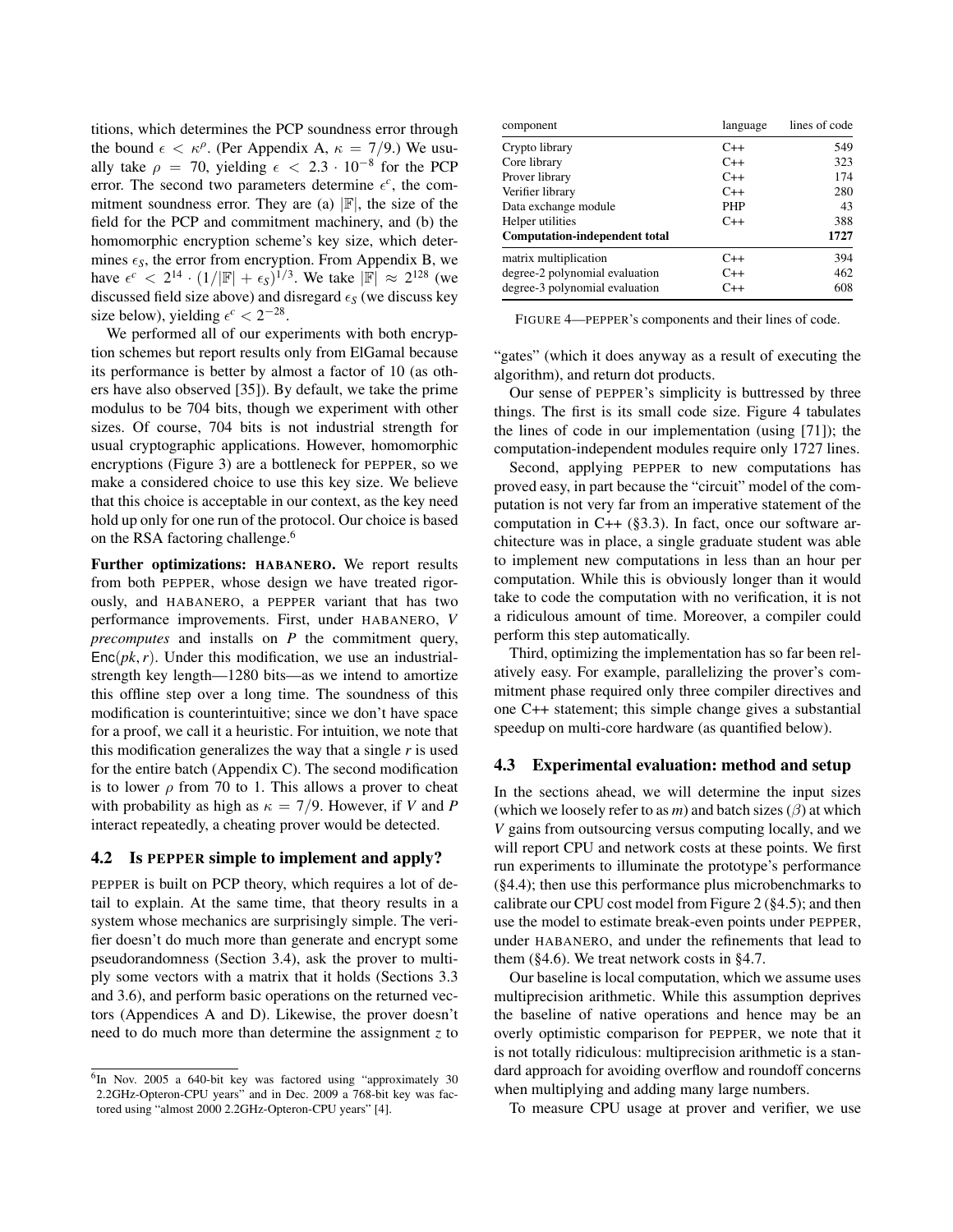

FIGURE 5—Measured CPU cost of one instance  $(\beta = 1)$  of PEPPER, compared to local execution, circuit execution, and under different security parameters (*k* is the key size, and  $\rho$  is the number of PCP repetitions), for verifier (*V*) and prover (*P*). For all computations, *m* = 100. Much of PEPPER's overhead is fixed-cost, so it amortizes under batching (see Figure [6\)](#page-10-1).

getrusage(); to measure network costs, we record the amount of application-level data (not including network headers) exchanged between the prover and the verifier. We run our experiments on Utah Emulab's [\[72\]](#page-15-6) d710s, which are 2.4 GHz 64-bit Intel Quad Core Xeon E5530 with 12 GB of memory; they run 64-bit Ubuntu 11.04 Linux.

# <span id="page-10-0"></span>4.4 What is PEPPER's end-to-end performance?

Beyond illustrating PEPPER's overhead, the experiments in this section are intended to assess the cost of the circuit representation; to indicate how the security parameters ([§4.1\)](#page-8-1) affect costs; and to illustrate how PEPPER's overhead can be mitigated by batching and parallelizing.

In the first set of experiments, our baseline is the CPU cost of local execution for matrix multiplication and polynomial evaluation (degrees 2 and 3), with  $m = 100$  in all cases. We compare these baselines to executing the computation as a "circuit" but without verification. We also measure PEPPER, configured with smaller (512 bits) and larger (1024 bits) key sizes than our target (704 bits); these keys are not suitable for PEPPER (owing to insecurity and inefficiency, respectively), but they give a sense of what PEPPER pays for its cryptographic guarantees. Finally, we configure PEPPER to run with a single repetition ( $\rho = 1$ ) and with multiple ones ( $\rho = 70$ ). We do not depict HABANERO here.

We measure the CPU time at the verifier and prover consumed by PEPPER, end-to-end; this includes originating the queries, transferring them through the HTTP interface, handling responses, etc. The prover runs with one thread. For each configuration, we run 5 experiments, reporting average CPU time in seconds; standard deviations are within 5% of the means.

Figure [5](#page-10-2) depicts the results. As shown in the figure, the circuit representation imposes no overhead. (Verification and proving are another matter—more on that soon.) The effect of PEPPER's security parameters is as follows. For matrix multiplication, PEPPER with 512-bit keys and 1024 bit keys costs, respectively, 1.7 times less and 1.9 times more than PEPPER with 704-bit keys (this holds for both

<span id="page-10-2"></span>

<span id="page-10-1"></span>FIGURE 6—Measured CPU cost of the verifier and the prover in HABANERO, compared to local execution, for matrix multiplication ( $m = 200$ ) under a batch size of  $\beta = 100$ , degree-2 polynomial evaluation ( $m = 500$ ) under a batch size of  $\beta = 200$ , and degree-3 polynomial evaluation (*m* = 200) under a batch size of  $\beta = 350$ . At these batch sizes, the verifier gains from outsourcing.

prover and verifier); results for the other computations are similar. Interestingly,  $\rho$  has far less effect, since the cryptographic commitment amortizes over the  $\rho$  repetitions ([§3.4\)](#page-6-0).

Verification and proving clearly impose high overhead: for example, with degree-2 polynomial evaluation, the overhead over local computation is a factor of  $3 \cdot 10^4$  for *V* and 10<sup>4</sup> for *P*. However, much of this cost is fixed and amortizes under batching ([§3.5\)](#page-7-1), as we demonstrate next.

Batching. We run HABANERO with multiple instances. We run 3 experiments for each computation, reporting mean CPU time (standard deviations are again within 5% of means). The prover runs with four threads; we report its cost as the sum of the CPU times taken by all four cores.

Figure [6](#page-10-1) depicts the results. In these experiments, the verifier's cost is below the cost of local computation. (We will investigate break-even points systematically in Section [4.6.](#page-12-1)) The prover's cost is still high, but as we show next, parallelizing mitigates its latency.

Parallelizing. Here, we experiment with HABANERO, varying the number of threads (and hence cores) used. In each of the prover's two phases, we measure the wall clock time taken by the phase. We report the speedup with *N* cores as the ratio of total time taken (the sum of the two phases, over three trials) when one core is active to the time taken when *N* cores are active (again, over three trials).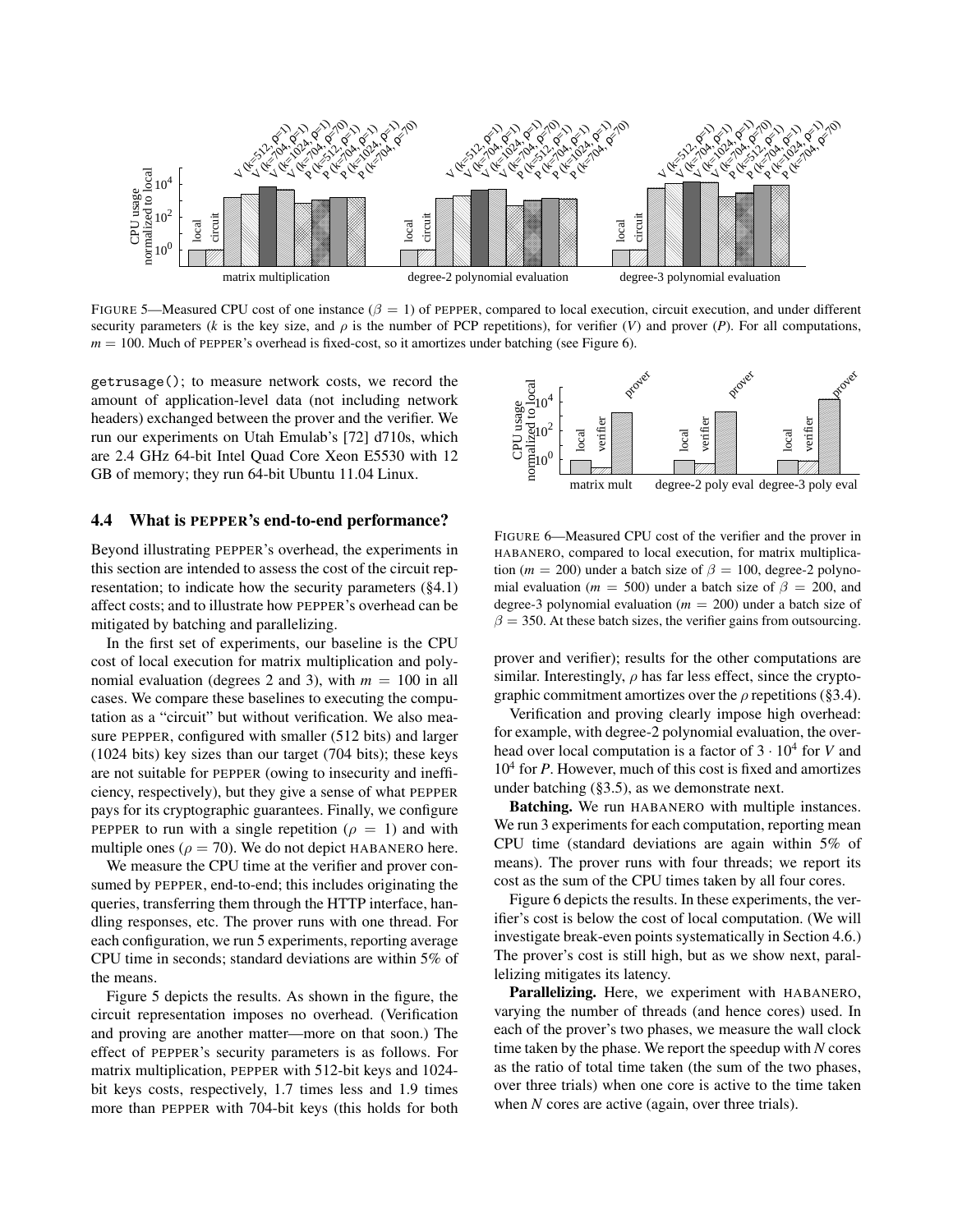|                                         | computation $(\Psi)$                                                                                                                                                                                                              | batching (§3.5)                                                     | arith. circ. $(\S3.3)$                                                                                | new commit (§3.4)                                                                                                              | new PCPs (§3.6)                                                                                                                  | HABANERO (§4.1)                                                                                  |
|-----------------------------------------|-----------------------------------------------------------------------------------------------------------------------------------------------------------------------------------------------------------------------------------|---------------------------------------------------------------------|-------------------------------------------------------------------------------------------------------|--------------------------------------------------------------------------------------------------------------------------------|----------------------------------------------------------------------------------------------------------------------------------|--------------------------------------------------------------------------------------------------|
| $\beta^*$ (break-even<br>batch size)    | matrix multiplication, $m = 400$<br>matrix multiplication, $m = 1000$<br>degree-2 polynomial eval, $m = 200$<br>degree-2 polynomial eval, $m = 500$<br>degree-3 polynomial eval, $m = 200$<br>degree-3 polynomial eval, $m = 500$ | Never<br>Never<br>Never<br>Never<br>Never<br>$1.6 \cdot 10^{25}$    | $2.8 \cdot 10^{11}$<br>$2.0 \cdot 10^{11}$<br>Never<br>Never<br>Never<br>$6.0 \cdot 10^{10}$          | $7.1 \cdot 10^{7}$<br>$1.1 \cdot 10^8$<br>$4.5 \cdot 10^{4}$<br>$2.5 \cdot 10^{4}$<br>$9.3 \cdot 10^{6}$<br>$2.3 \cdot 10^{7}$ | $4.5 \cdot 10^{4}$<br>$2.7 \cdot 10^{4}$<br>$4.5 \cdot 10^{4}$<br>$2.5 \cdot 10^{4}$<br>$4.6 \cdot 10^{4}$<br>$4.6 \cdot 10^{4}$ | 111<br>111<br>180<br>118<br>221<br>220                                                           |
| V's computation<br>time at $\beta^*$    | matrix multiplication, $m = 400$<br>matrix multiplication, $m = 1000$<br>degree-2 polynomial eval, $m = 200$<br>degree-2 polynomial eval, $m = 500$<br>degree-3 polynomial eval, $m = 200$<br>degree-3 polynomial eval, $m = 500$ | Never<br>Never<br>Never<br>Never<br>Never<br>$5.6 \cdot 10^{17}$ yr | 9900 yr<br>$1.1 \cdot 10^5$ yr<br>Never<br>Never<br>Never<br>$2100 \text{ yr}$                        | $2.5 \text{ yr}$<br>$61 \text{ yr}$<br>32 s<br>110s<br>$7.5$ days<br>290 days                                                  | 14 <sub>hr</sub><br>5.4 days<br>32 s<br>110s<br>$55 \text{ min}$<br>14 hr                                                        | $2.1 \text{ min}$<br>$32 \text{ min}$<br>0.13 s<br>0.5 s<br>15 <sub>s</sub><br>$4.0 \text{ min}$ |
| $P$ 's computation<br>time at $\beta^*$ | matrix multiplication, $m = 400$<br>matrix multiplication, $m = 1000$<br>degree-2 polynomial eval, $m = 200$<br>degree-2 polynomial eval, $m = 500$<br>degree-3 polynomial eval, $m = 200$<br>degree-3 polynomial eval, $m = 500$ | Never<br>Never<br>Never<br>Never<br>Never<br>$2.5 \cdot 10^{42}$ yr | $1.9 \cdot 10^{14}$ yr<br>$5.4 \cdot 10^{15}$ yr<br>Never<br>Never<br>Never<br>$3.7 \cdot 10^{13}$ yr | $2.1 \cdot 10^7$ yr<br>$1.3 \cdot 10^9$ yr<br>45 hr<br>6.2 days<br>$7.1 \cdot 10^4$ yr<br>$6.8 \cdot 10^6$ yr                  | 8.1 yr<br>76 yr<br>45 hr<br>6.2 days<br>$1.7 \text{ yr}$<br>$27 \text{ yr}$                                                      | 17 days<br>260 days<br>$24 \text{ min}$<br>1.6 <sub>hr</sub><br>5.8 days<br>92 days              |

<span id="page-11-2"></span>FIGURE 8—Estimated break-even points  $(\beta^*)$  and running times at those points under PEPPER's refinements, to two significant figures, obtained by (1) setting *V*'s cost in Figure [2](#page-5-0) equal to the cost of computing locally (also in Figure [2\)](#page-5-0) and then (2) using the estimates of  $e, d, h, f, c$  (from Figure [7\)](#page-11-1) to solve for  $\beta^*$ . Batching is required to make outsourcing profitable for *V*; without our refinements, the batch size is astronomical. Solving for  $m^*$  using more reasonable values of  $\beta$  also yields extremely large results. Our refinements bring these numbers into the realm of the conceivable. Both *V* and *P* can be parallelized to reduce latency; Section [4.4](#page-10-0) describes the effect of parallelizing *P*.

| key size                                                                       | field size $e$ d                                         |  | h |  |
|--------------------------------------------------------------------------------|----------------------------------------------------------|--|---|--|
| 704 bits (PEPPER)                                                              | 128 bits 240 $\mu$ s 95 $\mu$ s 72 $\mu$ s 18 ns 120 ns  |  |   |  |
| 704 bits (PEPPER)                                                              | 192 bits 270 $\mu$ s 95 $\mu$ s 110 $\mu$ s 45 ns 140 ns |  |   |  |
| 1280 bits (HABANERO) 128 bits 660 $\mu$ s 260 $\mu$ s 200 $\mu$ s 18 ns 120 ns |                                                          |  |   |  |
| 1280 bits (HABANERO) 192 bits 760 $\mu$ s 260 $\mu$ s 290 $\mu$ s 45 ns 140 ns |                                                          |  |   |  |

<span id="page-11-1"></span>FIGURE 7—Estimated parameters in our cost model (Figure [2\)](#page-5-0), for the field and key sizes in our experiments.

For  $N = 2$ , the speedups are 1.99 in all three cases (the ideal is 2). For  $N = 4$ , the prover's end-to-end latency reduces by a factor of 3.7 for matrix multiplication, a factor of 3.7 for degree-3 polynomial evaluation, and a factor of 3.1 for degree-2 polynomial evaluation (the ideal is 4). We hypothesize that the latter computation sees smaller speedup because the computation is far smaller, so fixed setup costs are comparatively larger. These results suggest that there is profit in distributing the prover over multiple machines.

#### <span id="page-11-0"></span>4.5 Calibrating the cost models

We use a cost model for each of our computations; Figure [2](#page-5-0) depicts the one for matrix multiplication.<sup>7</sup> When making predictions about HABANERO (versus PEPPER), we adjust the models to remove the cost of issuing commit queries and to set  $\rho = 1$ . Note that, for simplicity, the models include field multiplication (*f*) but not field addition. Nevertheless, for the purposes of estimating break-even points, the models are pessimistic for PEPPER. First, not counting additions underestimates the number of operations in the baseline computation. Second, the models overestimate PEPPER's opera-

<span id="page-11-3"></span>

| computation $(\Psi)$                | network costs |
|-------------------------------------|---------------|
| matrix multiplication, $m = 400$    | 17.1 GB       |
| matrix multiplication, $m = 1000$   | 263 GB        |
| degree-2 polynomial eval, $m = 200$ | 11.4 MB       |
| degree-2 polynomial eval, $m = 500$ | 68.4 MB       |
| degree-3 polynomial eval, $m = 200$ | 2.93 GB       |
| degree-3 polynomial eval, $m = 500$ | 45.8 GB       |
|                                     |               |

FIGURE 9—Estimated network costs under HABANERO for the computations and break-even points  $(\beta^*)$  in Figure [8.](#page-11-2) These costs are significant but amortize under batching.

tions. Specifically, the models more than compensate for the omitted field additions (which PEPPER performs in equal number to field multiplications) by double-counting field multiplications (which are more expensive).<sup>8</sup>

To estimate the parameters, we run a program that executes each operation at least 5000 times, using 704-bit and 1280-bit keys. Figure [7](#page-11-1) shows the means (standard deviations are within 5% of the means). The two field sizes yield different parameter values because in the cryptographic operations, field entries appear in exponents.

How well do our models predict the end-to-end empirical results ([§4.4\)](#page-10-0)? The prover's costs are at most 8% above the model's prediction. The verifier's costs are at most 50% above what the model predicts. However, much of this difference can be explained by the cost of I/O operations (to files and the network); subtracting this cost from the verifier's measured performance yields an estimate that is at most 10% above the model's prediction. Finally, the base-

<sup>&</sup>lt;sup>7</sup>Not depicted is an additive  $2e$  term in the "Process PCP responses" row, from the modified check under ElGamal (see [§4.1](#page-8-1) and Appendix [E\)](#page-19-0).

 $8$ The reason for the double-counting is that we take  $\ell$ , the number of PCP queries per repetition, as equal to 14, but in reality only *seven* of those 14 queries are submitted to the high-order proof (see Appendix [A\)](#page-15-1).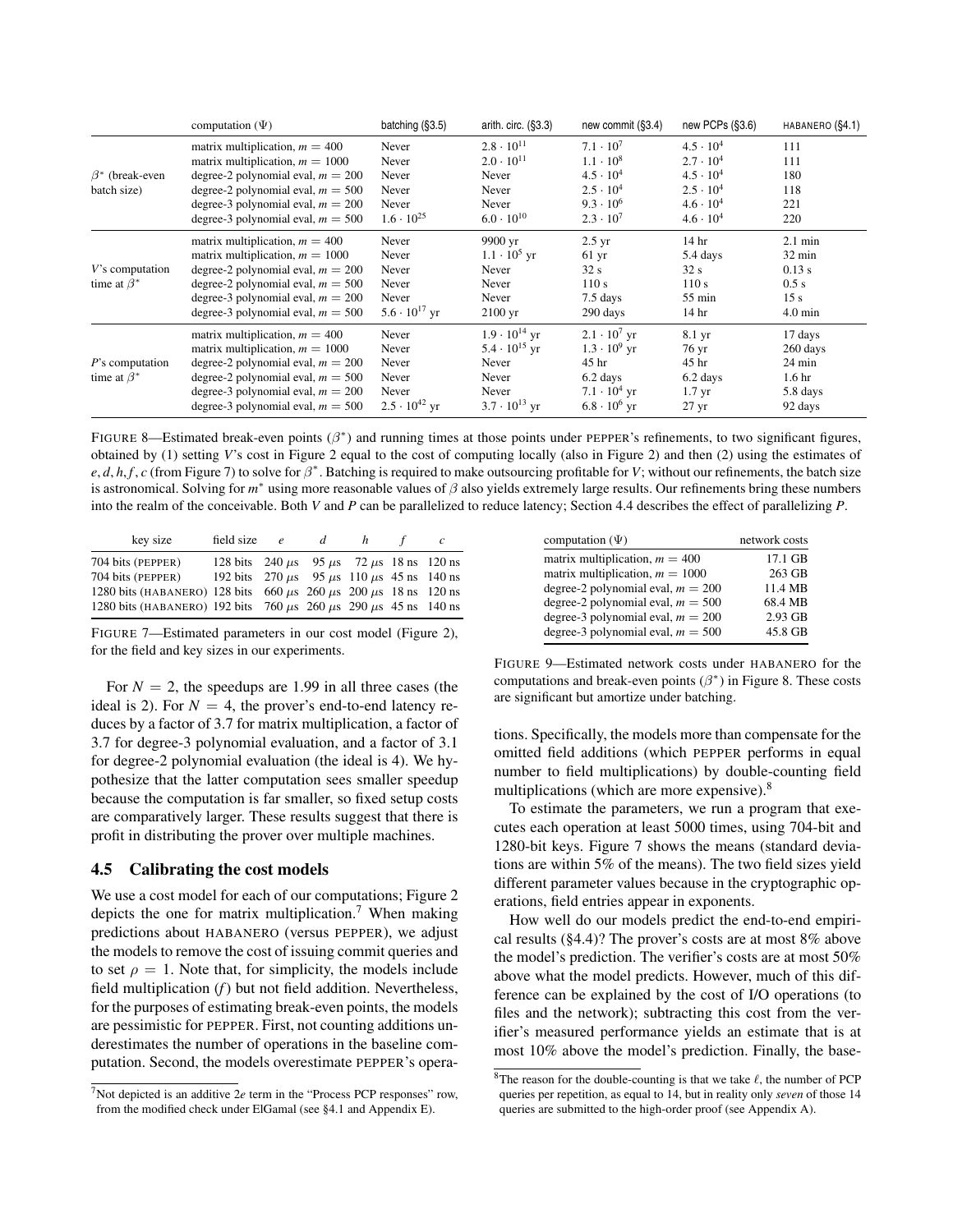line's empirical costs range between 20% and 100% more than the model's predictions. We hypothesize that this divergence results from the model's omitting field additions (as discussed above) and from adverse caching behavior.

# <span id="page-12-1"></span>4.6 What are the break-even points?

Given the model's rough accuracy, it can systematically (if roughly) make predictions about break-even points—that is, about PEPPER's regime of applicability. We set *V*'s costs in the (now parameterized) models equal to the cost of local computation, and solve for  $\beta^*$ , the batch size at which *V* gains from outsourcing under PEPPER. We do not account for the cost of serialization (this part of our implementation is unoptimized) so may slightly underestimate  $\beta^*$  (by a factor nearly equal to the overhead of serialization).

Figure [8](#page-11-2) depicts the estimated break-even points. Under PEPPER (the column marked "new PCPs"), the numbers are sometimes reasonable for *V*. The latency from *P* is, ahem, somewhat larger. However, we would ask the reader to look leftward on this table to see what the numbers *used* to look like. Under HABANERO, we do not need to appeal to relativism quite as much: *V* gains from outsourcing at reasonable batch sizes, and while *P*'s latency is surely high, the work can be parallelized and distributed (see [§4.4\)](#page-10-0). For example, if *P* used 128 cores, we would expect its latency to be on the order of hours or less for all but one of the rows.

# <span id="page-12-2"></span>4.7 What are the network costs?

The main network expense is from issuing queries (see Figure [3\)](#page-6-1). To assess this cost, we estimate the sizes of the queries and responses, applying this simple model to the computations at the break-even points in Figure [8.](#page-11-2) (For HA-BANERO, we count only PCP queries; commitment queries are assumed to be pre-installed.) We separately validate by comparing to predictions with various experimental runs, finding that the model is within 3% of the measured traffic.

Figure [9](#page-11-3) depicts the estimates, under HABANERO. These costs are obviously significant. However, compared to the prover's running time, the latency from network costs is not high. Moreover, PEPPER's network overhead amortizes, as the query cost stays fixed with increasing  $\beta$ . By contrast, some plausible baselines (for example, replicating the computation to multiple workers) have network overhead in proportion to  $\beta$ .

# <span id="page-12-0"></span>5 Related work

There has been a lot of work on verified computation, and the motivation of outsourcing to the cloud has given a new impetus to this area. In this section we try to situate our work in this landscape. We note that our work is concerned only with verifying computations, not hiding their content or input; thus, even though some of the works that

we cite below achieve such hiding, our comparison will be silent about this property. Also, we do not summarize work that adopts a different threat model, such as multiple provers [\[10,](#page-14-28) [43\]](#page-14-29) or assumptions about the difficulty of mimicking valid program counter values [\[67\]](#page-15-7).

General-purpose approaches intended for practice. Perhaps the most basic technique, replication [\[6,](#page-13-1) [25,](#page-14-3) [42,](#page-14-4) [52,](#page-14-5) [56\]](#page-14-6), relies on assumptions about the independence of the workers, in contrast to our goal of unconditional verification. Trusted computing [\[27,](#page-14-1) [62\]](#page-14-2) assumes that the hardware or a hypervisor works properly. Some attestation work, though powerful, gives assurance that a remote application has desired properties but not that it is implemented correctly [\[26,](#page-14-30) [53,](#page-14-31) [63,](#page-14-32) [66\]](#page-15-8). Other attestation work requires a trusted base [\[5,](#page-13-6) [54\]](#page-14-33). Auditing and spot-checking [\[31,](#page-14-34) [42,](#page-14-4) [46,](#page-14-35) [50,](#page-14-36) [57\]](#page-14-37) focus directly on the output, but unless the audit coverage is nearly perfect (which degenerates to executing the computation), a worker that alters a key bit (e.g., in an intermediate step) is unlikely to be detected, in contrast to the properties of PCPs ([§2.1\)](#page-1-1).

Special-purpose approaches from theory and practice. Recent work by Benabbas et al. [\[18\]](#page-14-38) and Boneh and Freeman [\[22\]](#page-14-24) outsources polynomial evaluation, which inspired our use of this computation ([§3.6,](#page-7-0) [§4\)](#page-8-0). Ergun et al. [\[33\]](#page-14-39) study efficient approximate property testing protocols for polynomials and related computations. Golle [\[40\]](#page-14-40) outsources the inversion of one-way functions, and Karame et al. [\[47\]](#page-14-41) apply this to detect cheating in a distributed sequential computation. Sion [\[65\]](#page-15-9) and Thompson et al. [\[68\]](#page-15-10) outsource database operations. Wang et al. outsource linear programming [\[69\]](#page-15-11) and approximating systems of linear equations [\[70\]](#page-15-3). Atallah has protocols for linear algebra (see [\[10\]](#page-14-28) and citations therein). Other work [\[34,](#page-14-42) [61\]](#page-14-43) handles aggregate statistics computed from distributed sensors. While some of these works inspired our choice of particular computations, our focus is on general-purpose approaches.

Homomorphic encryption and secure multiparty protocols. Homomorphic encryption is a powerful building block, as it lets the prover compute over ciphertext. Groth uses homomorphic encryption to produce a zero-knowledge argument protocol [\[41\]](#page-14-44); unfortunately, a preliminary feasibility study that we performed indicated that this was not efficient enough for our purposes. Gentry's recent breakthrough construction of a fully homomorphic encryption scheme [\[37\]](#page-14-20) has led to new protocols for verifiable noninteractive computation [\[28,](#page-14-45) [36\]](#page-14-0) with input hiding. However, fully homomorphic encryption is completely infeasible on today's computers.

Closely related are secure multi-party protocols. In such protocols, parties compute an agreed-upon function of private data, revealing only the result [\[73\]](#page-15-12). In fact, the scheme of [\[36\]](#page-14-0) builds such a protocol based on fully homomorphic encryption. Other general-purpose protocols for com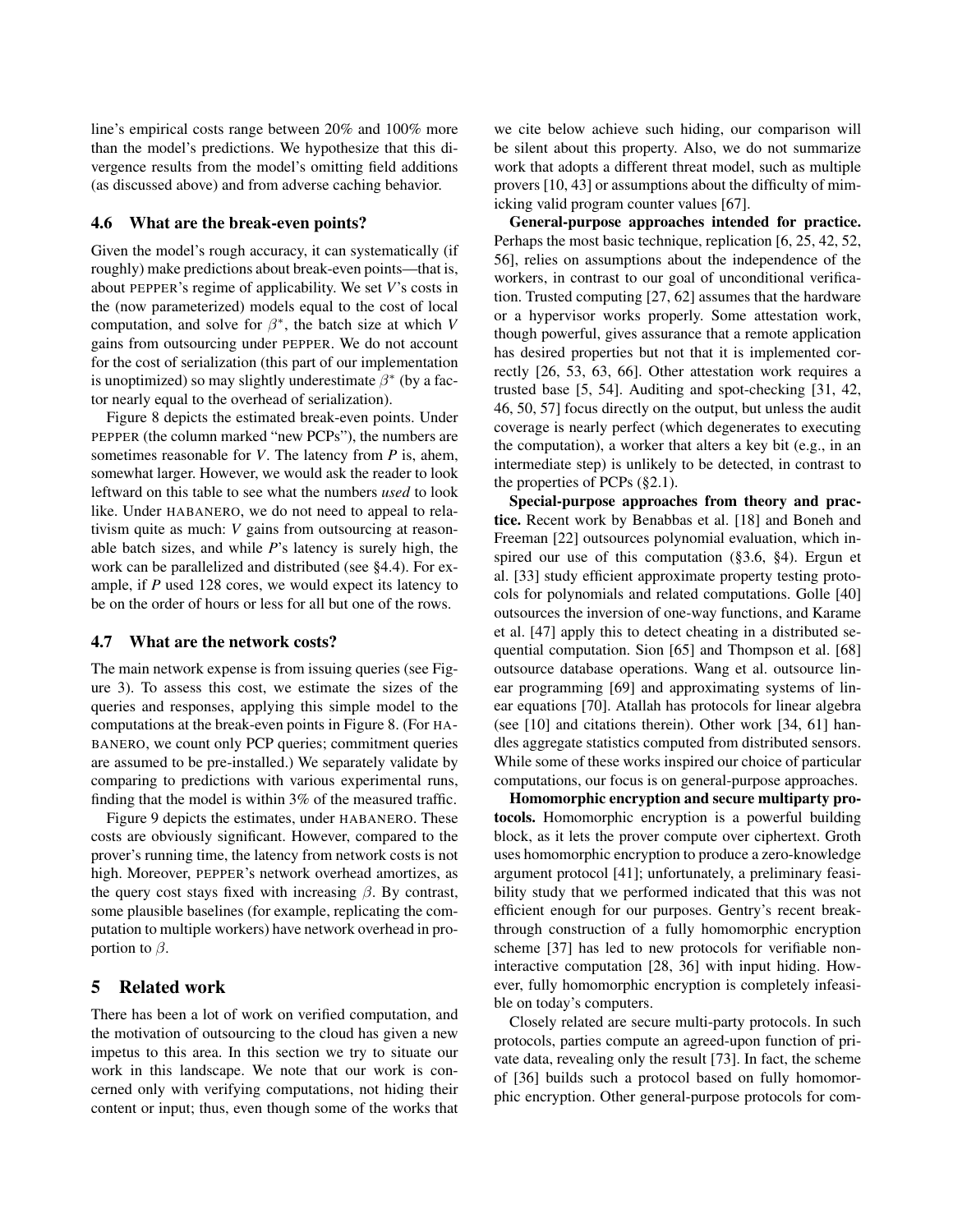putation on hidden data using homomorphic encryption include the work of [\[7\]](#page-13-7) and the circuit application of the Boneh-Goh-Nissim cryptosystem [\[23\]](#page-14-46). However, in general, because of the input hiding requirements, the costs for the verifier are proportional to the size of the circuit; such protocols are not really suitable in our context. Moreover, while general-purpose compilers for such protocols exist [\[13,](#page-14-47) [44,](#page-14-48) [51\]](#page-14-49), they are not yet practical, despite the striking improvements reported in [\[44\]](#page-14-48).

PCPs, argument systems, and efficient interactive protocols. The potential of PCPs and efficient arguments to serve as a foundation for verified computations has long been known to theorists [\[8,](#page-14-12) [9,](#page-14-13) [11,](#page-14-50) [14,](#page-14-22) [20,](#page-14-51) [39,](#page-14-8) [48,](#page-14-9) [49,](#page-14-10) [55\]](#page-14-52). We borrow from this theory, guided by our goals. We turn to argument systems because advances in short (non-interactive) PCPs [\[15–](#page-14-14)[17,](#page-14-15) [30,](#page-14-16) [60\]](#page-14-53) seem too intricate to be implemented easily; e.g., they require recursive application of their own machinery. And among interactive approaches, we build upon the scheme of [\[45\]](#page-14-11), which is simple, instead of upon an interactive protocol that is asymptotically more efficient but far more intricate [\[38\]](#page-14-54). We now review recent work that makes the opposite decision.

Following our position paper [\[64\]](#page-15-0), Cormode, Mitzenmacher, and Thaler have a recent publication [\[29\]](#page-14-55) with similar positioning. As with our system, they obtain a lot of mileage from the observation that arithmetic circuits and concise gates are compatible with the protocols and result in substantially more efficient encodings. Some of their focus is on specialized algorithms for linear problems in the streaming model. However, they also describe a generalpurpose implementation, based on [\[38\]](#page-14-54) instead of [\[45\]](#page-14-11). On the one hand, the protocol of [\[38\]](#page-14-54) does not require publickey cryptography and has better asymptotic overhead than that of [\[45\]](#page-14-11). On the other hand, the protocol of [\[45\]](#page-14-11) has better round complexity and does not require uniformity assumptions on the circuit families in question. A more detailed comparison using measurements on benchmark problems is work in progress.

### <span id="page-13-2"></span>6 Discussion, next steps, and outlook

This work began from the intuition that the protocol of Ishai et al. [\[45\]](#page-14-11) might lead to a simple and potentially practical built system, and PEPPER appears to have fulfilled that promise: the verifier is relatively inexpensive, the prover is much better than we expected, the protocol is simple, and the tailored scheme is not so far from true practicality. A deployable system is plausibly within view.

Nonetheless, there is still much work to do to get PEP-PER ready for prime time. Its protocols are still not cheap enough, particularly for the prover. Its model of computation is restrictive: we studied problems that admit concise expressions with arithmetic circuits performing multiprecision arithmetic ([§3.3,](#page-4-0) [§4.1\)](#page-8-1), with a focus on problems that allow decomposition into identical parallel modules ([§3.5\)](#page-7-1) or permit tailored PCPs ([§3.6\)](#page-7-0). And while for arbitrary computations, one can theoretically apply PEP-PER—by compiling the computation to a circuit with, say, the compiler developed as part of the Fairplay system [\[13,](#page-14-47) [44,](#page-14-48) [51\]](#page-14-49)—our estimates indicate that this approach is unlikely to achieve acceptable performance and that a more specialized compiler is necessary.

The good news is that substantial further improvements seem possible. In the short term, there is much to be gained from engineering: a move to elliptic curve cryptography will allow us to improve the security parameters while decreasing overhead, and we plan to explore special-purpose hardware for modular exponentiation. We are working on compilers to automate the manual process described in Section [4.2;](#page-9-0) the goal is to output our non-tailored protocol for suitable computations and (when applicable) to generate the tailored PCPs that produce the most practical scheme ([§3.6\)](#page-7-0).

More broadly, the key challenge for this area is to expand the approach beyond computations that are naturally specified as arithmetic circuits over finite fields. For instance, a basic issue is handling floating point numerics efficiently. More generally, handling computations with interesting control flow is a central problem. Satisfactory answers to these questions will help realize the vision of making efficient arguments (and PCPs) truly practical.

# Acknowledgments

Nikhil Panpalia created the parallel prover implementation. For helpful comments, we thank Lorenzo Alvisi, Dan Boneh, Allen Clement, Mike Freedman, Maxwell Krohn, Josh Leners, Antonio Nicolosi, Bryan Parno, Raluca Popa, Victor Vu, Shabsi Walfish, Ed Wong, Hao Wu, and the anonymous reviewers. Emulab was helpful as always. The research was supported by AFOSR grant FA9550-10-1-0073 and by NSF grants 1055057 and 1040083.

Our implementation and experimental configurations are available at: http://www.cs.utexas.edu/pepper

# References

- <span id="page-13-0"></span>[1] Berkeley Open Infrastructure for Network Computing (BOINC). <http://boinc.berkeley.edu>.
- <span id="page-13-3"></span>[2] FastCGI. <http://www.fastcgi.com/>.
- <span id="page-13-4"></span>[3] OpenMP. <http://openmp.org/>.
- <span id="page-13-5"></span>[4] The RSA Challenge Numbers. <http://www.rsa.com/rsalabs/node.asp?id=2093>. [5] S. Alsouri, Ö. Dagdelen, and S. Katzenbeisser. Group-based
- <span id="page-13-6"></span>attestation: Enhancing privacy and management in remote attestation. In *TRUST*, 2010.
- <span id="page-13-1"></span>[6] D. P. Anderson, J. Cobb, E. Korpela, M. Lebofsky, and D. Werthimer. SETI@home: An experiment in public-resource computing. *CACM*, 45(11):56–61, Nov. 2002.
- <span id="page-13-7"></span>B. Applebaum, Y. Ishai, and E. Kushilevitz. From secrecy to soundness: efficient verification via secure computation. In *ICALP*, 2010.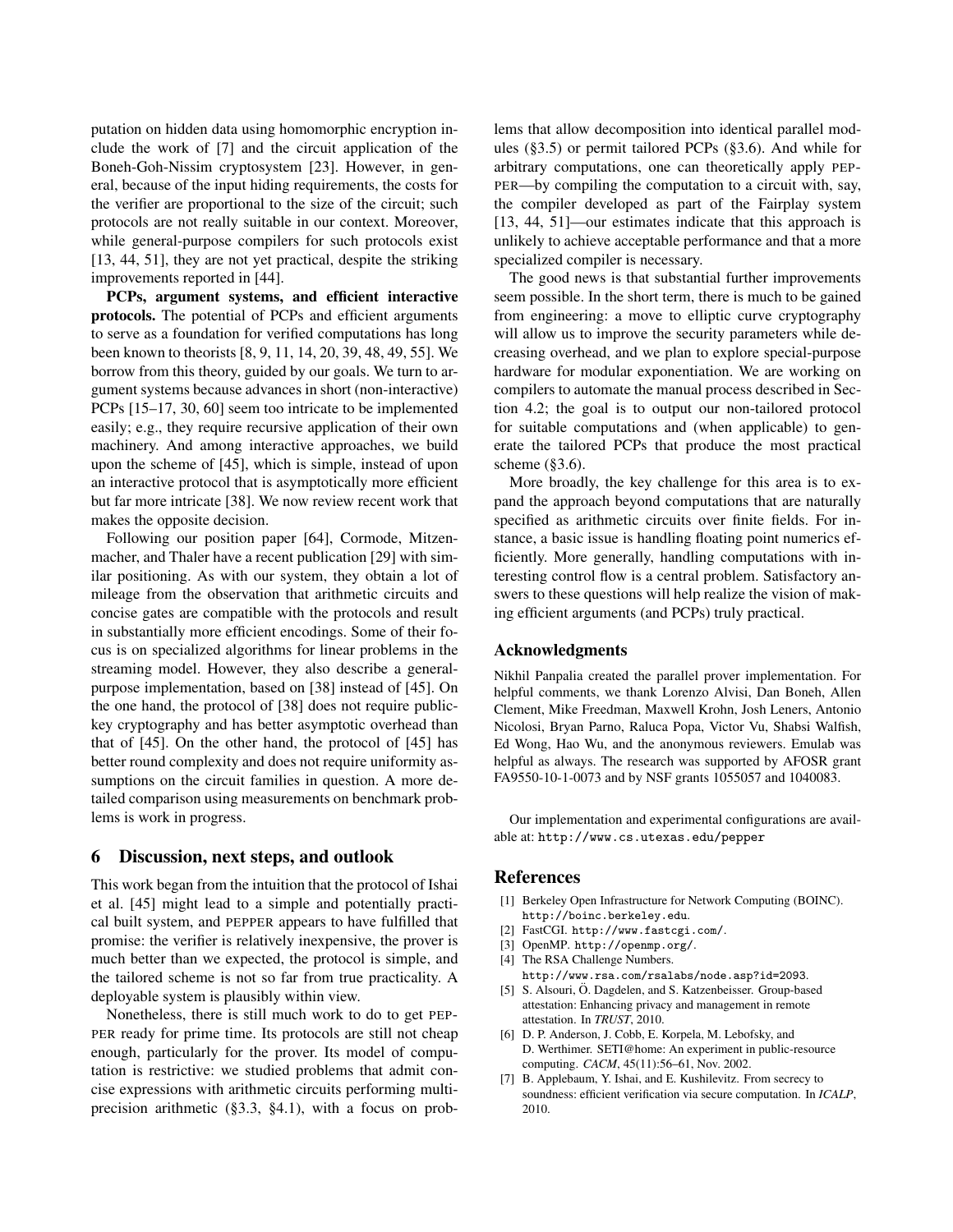- <span id="page-14-12"></span>[8] S. Arora, C. Lund, R. Motwani, M. Sudan, and M. Szegedy. Proof verification and the hardness of approximation problems. *J. of the ACM*, 45(3):501–555, May 1998.
- <span id="page-14-13"></span>[9] S. Arora and S. Safra. Probabilistic checking of proofs: a new characterization of NP. *J. of the ACM*, 45(1):70–122, Jan. 1998.
- <span id="page-14-28"></span>[10] M. J. Atallah and K. B. Frikken. Securely outsourcing linear algebra computations. In *ASIACCS*, 2010.
- <span id="page-14-50"></span>[11] L. Babai, L. Fortnow, L. A. Levin, and M. Szegedy. Checking computations in polylogarithmic time. In *STOC*, 1991.
- <span id="page-14-18"></span>[12] M. Bellare, D. Coppersmith, J. Håstad, M. Kiwi, and M. Sudan. Linearity testing in characteristic two. *IEEE Transactions on Information Theory*, 42(6):1781–1795, Nov. 1996.
- <span id="page-14-47"></span>[13] A. Ben-David, N. Nisan, and B. Pinkas. FairplayMP: A system for secure multi-party computation. In *ACM CCS*, 2008.
- <span id="page-14-22"></span>[14] M. Ben-Or, S. Goldwasser, J. Kilian, and A. Wigderson. Multi-prover interactive proofs: how to remove intractability assumptions. In *STOC*, 1988.
- <span id="page-14-14"></span>[15] E. Ben-Sasson, O. Goldreich, P. Harsha, M. Sudan, and S. Vadhan. Short PCPs verifiable in polylogarithmic time. In *Conference on Computational Complexity (CCC)*, 2005.
- <span id="page-14-17"></span>[16] E. Ben-Sasson, O. Goldreich, P. Harsha, M. Sudan, and S. Vadhan. Robust PCPs of proximity, shorter PCPs and applications to coding. *SIAM J. on Comp.*, 36(4):889–974, Dec. 2006.
- <span id="page-14-15"></span>[17] E. Ben-Sasson and M. Sudan. Short PCPs with polylog query complexity. *SIAM J. on Comp.*, 38(2):551–607, May 2008.
- <span id="page-14-38"></span>[18] S. Benabbas, R. Gennaro, and Y. Vahlis. Verifiable delegation of computation over large datasets. In *CRYPTO*, 2011.
- <span id="page-14-26"></span>[19] D. J. Bernstein. ChaCha, a variant of Salsa20. <http://cr.yp.to/chacha.html>.
- <span id="page-14-51"></span>[20] M. Blum and S. Kannan. Designing programs that check their work. *J. of the ACM*, 42(1):269–291, 1995.
- <span id="page-14-19"></span>[21] M. Blum, M. Luby, and R. Rubinfeld. Self-testing/correcting with applications to numerical problems. *J. of Comp. and Sys. Sciences*, 47(3):549–595, Dec. 1993.
- <span id="page-14-24"></span>[22] D. Boneh and D. M. Freeman. Homomorphic signatures for polynomial functions. In *EUROCRYPT*, 2011.
- <span id="page-14-46"></span>[23] D. Boneh, E. J. Goh, and K. Nissim. Evaluating 2-DNF formulas on ciphertexts. In *TCC*, 2005.
- <span id="page-14-7"></span>[24] G. Brassard, D. Chaum, and C. Crépeau. Minimum disclosure proofs of knowledge. *J. of Comp. and Sys. Sciences*, 37(2):156–189, 1988.
- <span id="page-14-3"></span>[25] M. Castro and B. Liskov. Practical Byzantine fault tolerance and proactive recovery. *ACM Trans. on Computer Sys.*, 20(4):398–461, 2002.
- <span id="page-14-30"></span>[26] L. Chen, R. Landfermann, H. Löhr, M. Rohe, A.-R. Sadeghi, C. Stüble, and H. Görtz. A protocol for property-based attestation. In *ACM Workshop on Scalable Trusted Computing*, 2006.
- <span id="page-14-1"></span>[27] A. Chiesa and E. Tromer. Proof-carrying data and hearsay arguments from signature cards. In *ICS*, 2010.
- <span id="page-14-45"></span>[28] K.-M. Chung, Y. Kalai, and S. Vadhan. Improved delegation of computation using fully homomorphic encryption. In *CRYPTO*, 2010.
- <span id="page-14-55"></span>[29] G. Cormode, M. Mitzenmacher, and J. Thaler. Practical verified computation with streaming interactive proofs. In *ITCS*, 2012.
- <span id="page-14-16"></span>[30] I. Dinur. The PCP theorem by gap amplification. *J. of the ACM*, 54(3), June 2007.
- <span id="page-14-34"></span>[31] W. Du, J. Jia, M. Mangal, and M. Murugesan. Uncheatable grid computing. In *IEEE Intl. Conf. on Dist. Computing Sys. (ICDCS)*, 2004.
- <span id="page-14-21"></span>[32] T. ElGamal. A public key cryptosystem and a signature scheme based on discrete logarithms. *IEEE Transactions on Information Theory*, 31:469–472, 1985.
- <span id="page-14-39"></span>[33] F. Ergun, R. Kumar, and R. Rubinfeld. Approximate checking of polynomials and functional equations. In *FOCS*, 1996.
- <span id="page-14-42"></span>[34] M. Garofalakis, J. M. Hellerstein, and P. Maniatis. Proof sketches: Verifiable in-network aggregation. In *ICDE*, 2007.
- <span id="page-14-27"></span>[35] S. Garriss, M. Kaminsky, M. J. Freedman, B. Karp, D. Mazières, and H. Yu. RE: Reliable Email. In *NSDI*, 2006.
- <span id="page-14-0"></span>[36] R. Gennaro, C. Gentry, and B. Parno. Non-interactive verifiable computing: Outsourcing computation to untrusted workers. In *CRYPTO*, 2010.
- <span id="page-14-20"></span>[37] C. Gentry. *A fully homomorphic encryption scheme*. PhD thesis, Stanford University, 2009.
- <span id="page-14-54"></span>[38] S. Goldwasser, Y. T. Kalai, and G. N. Rothblum. Delegating computation: Interactive proofs for muggles. In *STOC*, 2008.
- <span id="page-14-8"></span>[39] S. Goldwasser, S. Micali, and C. Rackoff. The knowledge complexity of interactive proof systems. *SIAM J. on Comp.*, 18(1):186–208, 1989.
- <span id="page-14-40"></span>[40] P. Golle and I. Mironov. Uncheatable distributed computations. In *RSA Conference*, 2001.
- <span id="page-14-44"></span>[41] J. Groth. Linear algebra with sub-linear zero-knowledge arguments. In *CRYPTO*, 2009.
- <span id="page-14-4"></span>[42] A. Haeberlen, P. Kouznetsov, and P. Druschel. PeerReview: Practical accountability for distributed systems. In *SOSP*, 2007.
- <span id="page-14-29"></span>[43] S. Hohenberger and A. Lysyanskaya. How to securely outsource crytographic computations. In *TCC*, 2005.
- <span id="page-14-48"></span>[44] Y. Huang, D. Evans, J. Katz, and L. Malka. Faster secure two-party computation using garbled circuits. In *USENIX Security*, 2011.
- <span id="page-14-11"></span>[45] Y. Ishai, E. Kushilevitz, and R. Ostrovsky. Efficient arguments without short PCPs. In *Conference on Computational Complexity (CCC)*, 2007.
- <span id="page-14-35"></span>[46] S. Jha, S. Katzenbeisser, C. Schallhart, H. Veith, and S. Chenney. Semantic integrity in large-scale online simulations. *ACM Transactions on Internet Technology (TOIT)*, 10(1), Feb. 2010.
- <span id="page-14-41"></span>[47] G. O. Karame, M. Strasser, and S. Capkun. Secure remote execution of sequential computations. In *International Conference on Information and Communications Security (ICICS)*, 2009.
- <span id="page-14-9"></span>[48] J. Kilian. A note on efficient zero-knowledge proofs and arguments (extended abstract). In *STOC*, 1992.
- <span id="page-14-10"></span>[49] J. Kilian. Improved efficient arguments (preliminary version). In *CRYPTO*, 1995.
- <span id="page-14-36"></span>[50] L. Kissner and D. Song. Verifying server computations. In *ACNS*, 2004.
- <span id="page-14-49"></span>[51] D. Malkhi, N. Nisan, B. Pinkas, and Y. Sella. Fairplay: A secure two-party computation system. In *USENIX Security*, 2004.
- <span id="page-14-5"></span>[52] D. Malkhi and M. Reiter. Byzantine quorum systems. *Distributed Computing*, 11(4):203–213, 1998.
- <span id="page-14-31"></span>[53] J. M. McCune, Y. Li, N. Qu, Z. Zhou, A. Datta, V. Gligor, and A. Perrig. TrustVisor: Efficient TCB reduction and attestation. In *IEEE Symposium on Security and Privacy*, 2010.
- <span id="page-14-33"></span>[54] J. M. McCune, B. J. Parno, A. Perrig, M. K. Reiter, and H. Isozaki. Flicker: An execution infrastructure for TCB minimization. In *EuroSys*, 2008.
- <span id="page-14-52"></span>[55] S. Micali. Computationally sound proofs. *SIAM J. on Comp.*, 30(4):1253–1298, 2000.
- <span id="page-14-6"></span>[56] N. Michalakis, R. Soulé, and R. Grimm. Ensuring content integrity for untrusted peer-to-peer content distribution networks. In *NSDI*, 2007.
- <span id="page-14-37"></span>[57] F. Monrose, P. Wycko, and A. D. Rubin. Distributed execution with remote audit. In *NDSS*, 1999.
- <span id="page-14-23"></span>[58] R. Motwani and P. Raghavan. *Randomized Algorithms*. Cambridge University Press, 1995.
- <span id="page-14-25"></span>[59] P. Paillier. Public-key cryptosystems based on composite degree residuosity classes. In *EUROCRYPT*. Springer-Verlag, 1999.
- <span id="page-14-53"></span>[60] A. Polishchuk and D. A. Spielman. Nearly-linear size holographic proofs. In *STOC*, 1994.
- <span id="page-14-43"></span>[61] B. Przydatek, D. Song, and A. Perrig. SIA: Secure information aggregation in sensor networks. In *ACM Sensys*, 2003.
- <span id="page-14-2"></span>[62] A.-R. Sadeghi, T. Schneider, and M. Winandy. Token-based cloud computing: secure outsourcing of data and arbitrary computations with lower latency. In *TRUST*, June 2010.
- <span id="page-14-32"></span>[63] A. Seshadri, M. Luk, E. Shi, A. Perrig, L. van Doorn, and P. Khosla.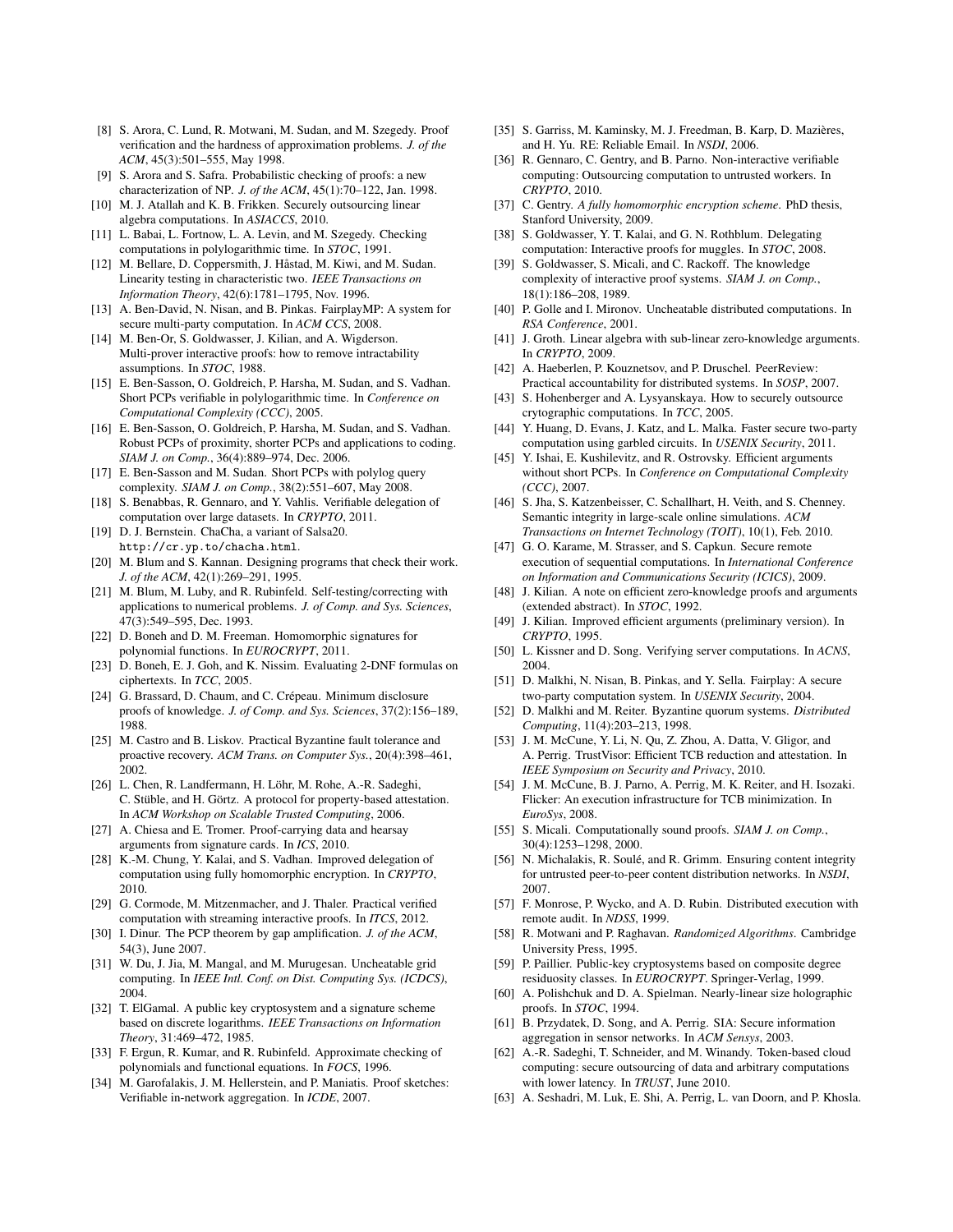Pioneer: Verifying integrity and guaranteeing execution of code on legacy platforms. In *SOSP*, 2005.

- <span id="page-15-0"></span>[64] S. Setty, A. J. Blumberg, and M. Walfish. Toward practical and unconditional verification of remote computations. In *Proc. Workshop on Hot Topics in Operating Systems (HotOS)*, 2011.
- <span id="page-15-9"></span>[65] R. Sion. Query execution assurance for outsourced databases. In *VLDB*, 2005.
- <span id="page-15-8"></span>[66] F. Stumpf, A. Fuchs, S. Katzenbeisser, and C. Eckert. Improving the scalability of platform attestation. In *ACM Workshop on Scalable Trusted Computing*, 2008.
- <span id="page-15-7"></span>[67] S. Tang, A. R. Butt, Y. C. Hu, and S. P. Midkiff. Lightweight monitoring of the progress of remotely executing computations. In *International Workshop on Languages and Compilers for Parallel Computing*, 2005.
- <span id="page-15-10"></span>[68] B. Thompson, S. Haber, W. G. Horne, T. Sander, and D. Yao. Privacy-preserving computation and verification of aggregate queries on outsourced databases. In *PET*, 2009.
- <span id="page-15-11"></span>[69] C. Wang, K. Ren, and J. Wang. Secure and practical outsourcing of linear programming in cloud computing. In *INFOCOM*, Apr. 2011.
- <span id="page-15-3"></span>[70] C. Wang, K. Ren, J. Wang, and K. M. R. Urs. Harnessing the cloud for securely outsourcing large-scale systems of linear equations. In *IEEE Intl. Conf. on Dist. Computing Sys. (ICDCS)*, 2011.
- <span id="page-15-5"></span>[71] D. A. Wheeler. SLOCCount. <http://www.dwheeler.com/sloccount/>.
- <span id="page-15-6"></span>[72] B. White, J. Lepreau, L. Stoller, R. Ricci, S. Guruprasad, M. Newbold, M. Hibler, C. Barb, and A. Joglekar. An integrated experimental environment for distributed systems and networks. In *OSDI*, Dec. 2002.
- <span id="page-15-12"></span>[73] A. C.-C. Yao. How to generate and exchange secrets. In *FOCS*, 1986.

# <span id="page-15-1"></span>A A linear PCP

We state the queries, then the tests, then the statement of correctness of the PCP in [\[8,](#page-14-12) §5–6]. We use  $\in_R$  to mean a uniformly random selection. The purpose of *q*10, *q*12, *q*<sup>14</sup> below is *self-correction*; see [\[8,](#page-14-12) §5] or [\[58,](#page-14-23) §7.8.3] for details.

- Generate linearity queries: Select  $q_1, q_2 \in_R \mathbb{F}^s$  and  $q_4, q_5 \in_R \mathbb{F}^{s^2}$ . Take  $q_3 \leftarrow q_1 + q_2$  and  $q_6 \leftarrow q_4 + q_5$ .
- Generate quadratic correction queries: Select *q*7, *q*<sup>8</sup> ∈*<sup>R</sup>*  $\mathbb{F}^s$  and  $q_{10} \in_R \mathbb{F}^{s^2}$ . Take  $q_9 \leftarrow (q_7 \otimes q_8 + q_{10})$ .
- Generate circuit queries: Select  $q_{12} \in_R \mathbb{F}^s$  and  $q_{14} \in_R$  $\mathbb{F}^{s^2}$ . Take  $q_{11} \leftarrow \gamma_1 + q_{12}$  and  $q_{13} \leftarrow \gamma_2 + q_{14}$ .
- Issue queries. Send queries  $q_1, \ldots, q_{14}$  to oracle  $\pi$ , getting back  $\pi(q_1), \ldots, \pi(q_{14}).$
- Linearity tests: Check that  $\pi(q_1) + \pi(q_2) = \pi(q_3)$  and that  $\pi(q_4) + \pi(q_5) = \pi(q_6)$ . If not, reject.
- Quadratic correction test: Check that  $\pi(q_7) \cdot \pi(q_8)$  =  $\pi(q_9) - \pi(q_{10})$ . If not, reject.
- Circuit test: Check that  $(\pi(q_{11}) \pi(q_{12}))$  +  $(\pi(q_{13}) - \pi(q_{14})) = -\gamma_0$ . If so, accept.

The  $\gamma_0, \gamma_1, \gamma_2$  above are described in [§2.1.](#page-1-1) The following lemmas rephrase Lemmas 6.2 and 6.3 from [\[8\]](#page-14-12):

Lemma A.1 (Completeness [\[8\]](#page-14-12)). Assume *V* is given a satisfiable circuit C. If  $\pi$  is constructed as in Section [2.1,](#page-1-1) and if *V* proceeds as above, then  $Pr{V$  accepts  $C = 1$ . The probability is over *V*'s random choices.

**Lemma A.2 (Soundness [\[8\]](#page-14-12)).** There exists a constant  $\kappa$  < 1 such that if some proof oracle  $\pi$  passes all of the tests above on C with probability  $>\kappa$ , then C is satisfiable.

Applying the analysis in [\[8\]](#page-14-12), we can take  $\kappa$  > max $\{7/9, 4\delta + 2/|\mathbb{F}|, 4\delta + 1/|\mathbb{F}|\}$  for some  $\delta$  such that  $3\delta - 6\delta^2 > 2/9$ . This ensures soundness for all three tests. Here,  $\delta$  relates to linearity testing [\[21\]](#page-14-19); to justify the constraint on  $\delta$  and its connection to the 7/9 floor on  $\kappa$ , see [\[12\]](#page-14-18) and citations therein. Taking  $\delta = \frac{1}{10}$ , we can take  $\kappa =$  $7/9$  + neg, where neg can be ignored; thus, for convenience, we assume  $\kappa = 7/9$ . Applying the lemma, we have that if the protocol is run  $\rho = 70$  times and C is not satisfiable, *V* wrongly accepts with probability  $\epsilon < \kappa^{\rho} < 2.3 \cdot 10^{-8}$ .

# <span id="page-15-2"></span>B Reducing linear PCPs to arguments

This section first reduces PCPs to arguments directly, using Commit+Multidecommit (Figure [3\)](#page-6-1); this will formalize Figure [1.](#page-4-1) The soundness of the reduction relies on Commit+Multidecommit actually binding the prover after the commit phase. Thus, the second (bulkier) part of the section defines a new and strengthened commitment protocol (Defn. [B.1\)](#page-16-0), proves that Commit+Multidecommit implements this protocol (Lemma [B.1\)](#page-16-1), and proves that any such protocol binds the prover in the way required by the reduction (Lemma [B.2\)](#page-16-2).

The reduction composes a PCP (such as the one in Appendix [A\)](#page-15-1) with Commit+Multidecommit. The protocol, theorem, and proof immediately below are almost entirely a syntactic substitution in [\[45,](#page-14-11) §4], replacing "MIP" with "PCP".

Given a linear PCP with soundness  $\epsilon$ , the following is an argument system  $(P', V')$ . Assume that  $(P', V')$  get a Boolean circuit  $C$  and that  $P'$  has a satisfying assignment.

- 1. *P'* and *V'* run Commit+Multidecommit's commit phase, causing  $P'$  to commit to a function,  $\pi$ .
- 2. *V'* runs the PCP verifier *V* on *C* to obtain  $\mu = \ell \cdot \rho$  queries  $q_1, \ldots, q_\mu.$
- 3.  $P'$  and  $V'$  run the decommit phase of Commit+Multidecommit.  $V'$  uses  $q_1, \ldots, q_\mu$  as the queries.  $V'$  either rejects the decommitted output, or it treats the output as  $\pi(q_1), \ldots, \pi(q_\mu)$ . To these outputs, *V'* applies the PCP verifier *V*. *V'* outputs accept or reject depending on what *V* would do.

<span id="page-15-4"></span>**Theorem B.1.** Suppose  $(P, V)$  is a linear PCP with soundness  $\epsilon$ . Then  $(P', V')$  described above is an argument protocol with soundness  $\epsilon' \leq \epsilon + \epsilon^c$ . ( $\epsilon^c$  represents the error from the commitment protocol and will be filled in by Lemma [B.2.](#page-16-2))

*Proof.* Completeness follows from the PCP and the definition of Commit+Multidecommit. For soundness, Lemma [B.2](#page-16-2) below states that at the end of step 1 above, there is an extractor function that defines a single (possibly incorrect) or-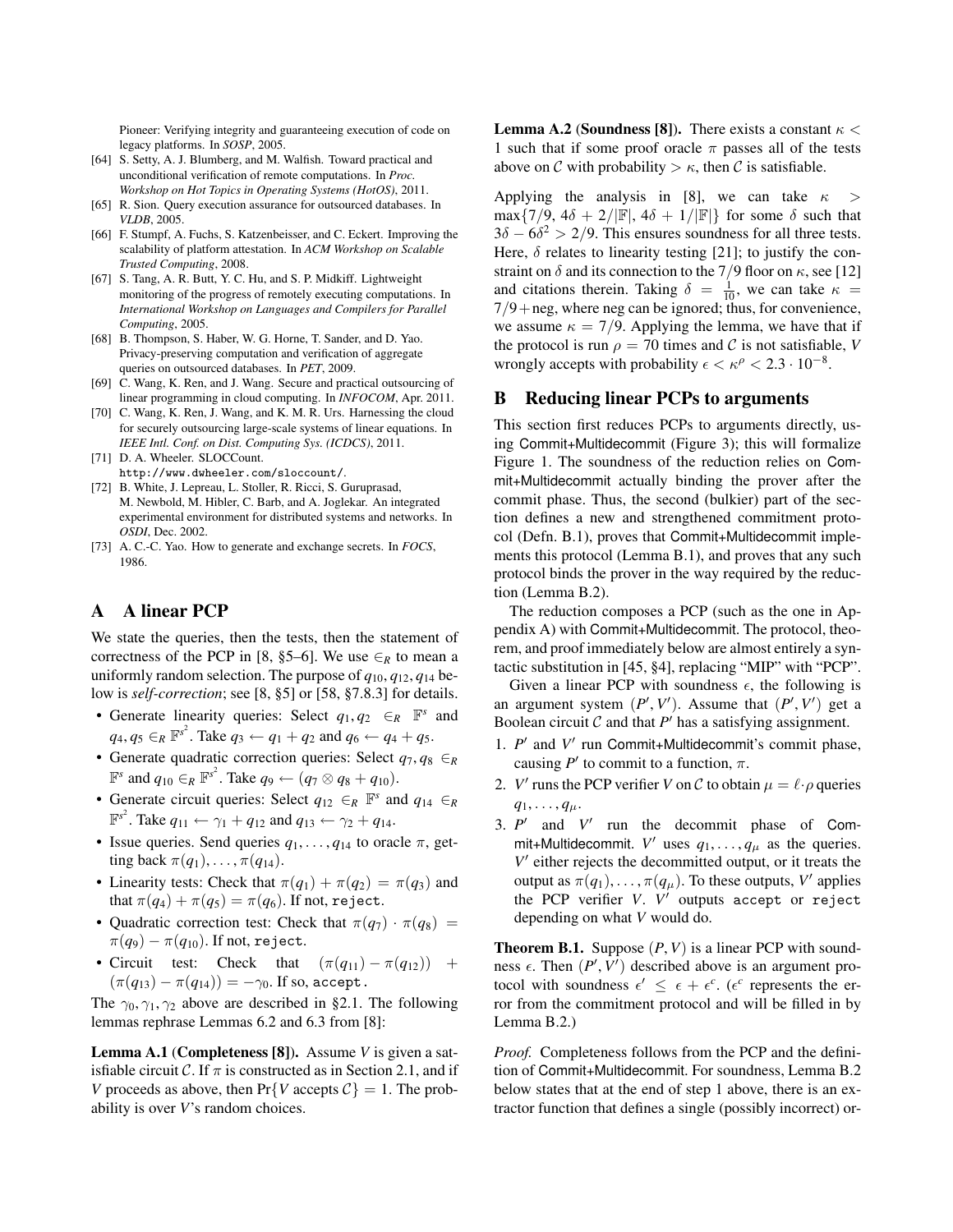acle function  $\tilde{\pi}$  such that, if  $V'$  didn't reject during decommit, then with all but probability  $\epsilon^c$ , the answers that  $V'$  gets in step 3 are  $\tilde{\pi}(q_1), \ldots, \tilde{\pi}(q_u)$ . But  $(P, V)$  has soundness  $\epsilon$ , so the probability that V' accepts a non-satisfiable C is bounded by  $\epsilon + \epsilon^c$ .  $\Box$ 

We now strengthen the commitment primitive in Ishai et al. [\[45\]](#page-14-11), borrowing their framework. We define a protocol: *commitment to a function with multiple decommitments* (CFMD). The sender is assumed to have a linear function,  $\pi$ , given by a vector,  $w \in \mathbb{F}^n$ ; that is,  $\pi(q) = \langle w, q \rangle$ . In our context, *w* is normally  $(z, z \otimes z)$ . The receiver has  $\mu$  queries,  $q_1, q_2, \ldots, q_\mu \in \mathbb{F}^n$ . For each query  $q_i$ , the receiver expects  $\pi(q_i) = \langle w, q_i \rangle \in \mathbb{F}.$ 

<span id="page-16-0"></span>Definition B.1 (Commitment to a function with multiple decommitments (CFMD)). Define a two-phase experiment between two probabilistic polynomial time actors  $(S, R)$  (a sender and receiver, which correspond to our prover and verifier) in an environment  $\mathcal E$  that generates  $\mathbb F$ , *w* and  $Q = (q_1, \ldots, q_\mu)$ . In the first phase, the *commit phase*, *S* has *w*, and *S* and *R* interact, based on their random inputs. In the *decommit phase*, E gives *Q* to *R*, and *S* and *R* interact again, based on further random inputs. At the end of this second phase, *R* outputs  $A = (a_1, \ldots, a_\mu) \in \mathbb{F}^\mu$  or  $\perp$ . A CFMD meets the following properties:

• Correctness. At the end of the decommit phase, *R* outputs  $\pi(q_i) = \langle w, q_i \rangle$  (for all *i*), if *S* is honest.

•  $\epsilon_B$ -Binding. Consider the following experiment. The environment  $\mathcal E$  produces two (possibly) distinct  $\mu$ -tuples of queries:  $Q = (q_1, \ldots, q_\mu)$  and  $\tilde{Q} = (\hat{q}_1, \ldots, \hat{q}_\mu)$ . *R* and a cheating *S* ∗ run the commit phase once and two independent instances of the decommit phase. In the two instances  $R$  presents the queries as  $Q$  and  $\ddot{Q}$ , respectively. We say that *S* <sup>∗</sup> *wins* if *R*'s outputs at the end of the respective decommit phases are  $A = (a_1, \ldots, a_\mu)$  and  $A = (\hat{a}_1, \dots, \hat{a}_\mu)$ , and for some *i*, *j*, we have  $q_i = \hat{q}_i$  but  $a_i \neq \hat{a}_j$ . We say that the protocol meets the  $\epsilon_B$ -Binding property if for all  $\mathcal E$  and for all efficient  $S^*$ , the probability of  $S^*$  winning is less than  $\epsilon_B$ . The probability is taken over three sets of independent randomness: the commit phase and the two runnings of the decommit phase.

Informally, binding means that after the sender commits, it is very likely bound to a function from queries to answers.

<span id="page-16-1"></span>Lemma B.1. Commit+Multidecommit (Figure [3,](#page-6-1) Sec-tion [3.4\)](#page-6-0) is a CFMD protocol with  $\epsilon_B = 1/|\mathbb{F}| + \epsilon_S$ , where  $\epsilon$ <sub>S</sub> comes from the semantic security of the homomorphic encryption scheme.

*Proof.* Correctness: for an honest sender,  $b = \pi(t)$  $\pi(r)+\sum_{i=1}^{\mu}\pi(\alpha_i \cdot q_i) = s+\sum_{i=1}^{\mu}\alpha_i \cdot \pi(q_i) = s+\sum_{i=1}^{\mu}\alpha_i \cdot a_i,$ which implies that  $b = s + \sum_{i=1}^{\mu} \alpha_i \cdot a_i$ , and so verification passes, with the receiver outputting  $\pi(q_1), \ldots, \pi(q_\mu)$ .

To show  $\epsilon_B$ -binding, we will show that if  $S^*$  can systematically cheat, then an adversary  $A$  could use  $S^*$  to break the semantic security of the encryption scheme. Assume that Commit+Multidecommit does not meet  $\epsilon_B$ -binding. Then there exists an efficient cheating sender S<sup>\*</sup> and an environment *E* producing *Q*,  $\hat{Q}$ ,  $i, j$  such that  $q \triangleq q_i = \hat{q}_j$  and *S*<sup>\*</sup> can make *R* output  $a_i \neq \hat{a}_i$  with probability  $\geq \epsilon_B$ .

We will construct an algorithm  $A$  that differentiates between  $\alpha, \alpha' \in_R \mathbb{F}$  with probability more than  $1/|\mathbb{F}| + \epsilon_S$ when given as input the following: a public key, *pk*; the encryption,  $Enc(pk, r)$ , of *r* for a random vector  $r \in \mathbb{F}^n$ ;  $r + \alpha q$ ; and  $r + \alpha'q$ . This will contradict the semantic security of the encryption scheme. A has  $Q, q, i, j$  hard-wired (because A is working under environment  $\mathcal{E}$ ) and works as follows:

- (a) A gives  $S^*$  the input  $(pk, Enc(pk, r))$ ; A gets back *e* from  $S^*$  and ignores it.
- (b) A randomly chooses  $\alpha_1, \ldots, \alpha_{i-1}, \alpha_{i+1}, \ldots, \alpha_{\mu}$ . It also randomly chooses  $\hat{\alpha}_1, \ldots, \hat{\alpha}_{j-1}, \hat{\alpha}_{j+1}, \ldots, \hat{\alpha}_{\mu}$ .
- (c) A now leverages  $Q, q, i, j$ . A was given  $r + \alpha q$ , so it can construct  $r + \alpha q + \sum_{k \in [\mu] \setminus i} \alpha_k q_k = r + Q \cdot \alpha$ , where  $\alpha = (\alpha_1, \ldots, \alpha_{i-1}, \alpha, \alpha_{i+1}, \ldots, \alpha_\mu)$ . A gives *S*<sup>\*</sup> the input  $(Q, r + Q \cdot \alpha)$ ; that is, *A* invokes *S*<sup>\*</sup> in the decommit phase. A gets back (*A*, *b*).
- (d) Likewise, A constructs  $r + \alpha'q + \sum_{k \in [\mu] \setminus j} \hat{\alpha}_k \hat{q}_k = r +$  $\hat{Q} \cdot \hat{\pmb{\alpha}}$ , where  $\hat{\pmb{\alpha}} = (\hat{\alpha}_1, \dots, \hat{\alpha}_{j-1}, \alpha', \hat{\alpha}_{j+1}, \dots, \hat{\alpha}_{\mu}).$  A gives  $S^*$   $(\hat{Q}, r + \hat{Q} \cdot \hat{\alpha})$ , invoking  $S^*$  in the decommit phase again. A gets back  $(\hat{A}, \hat{b})$ .

When  $S^*$  wins (which it does with probability greater than  $\epsilon_B = 1/|\mathbb{F}| + \epsilon_S$ ,  $b = s + \alpha \cdot A$  and  $\hat{b} = s + \hat{\alpha} \cdot \hat{A}$ , but  $a_i \neq \hat{a}_i$  (here, · represents the dot product). Now we will get two linear equations in two unknowns. The first is  $\hat{b} - b = \hat{\alpha} \cdot \hat{A} - \alpha \cdot A$ , which can be rewritten as:  $K_1 = \alpha' \hat{a}_j - \alpha a_i$ , where A can derive  $K_1 = \hat{b} - b \sum_{k \neq j} \hat{\alpha}_k \hat{a}_k + \sum_{k \neq i} \alpha_k a_k$ . Now, let  $t = r + Q \cdot \alpha$  and let  $\hat{t} = r + \hat{Q} \cdot \hat{\alpha}$ . To get the second equation, we start with  $\hat{t} - t = \sum_{k \in [\mu] \setminus j} \hat{\alpha}_k \hat{q}_k - \sum_{k \in [\mu] \setminus i} \alpha_k q_k + \alpha' q - \alpha q$ . This equation concerns a vector. We choose an index  $\ell$  in the vector where  $q$  is not zero (if  $q$  is zero everywhere, then *r* is revealed). At that index, we have the following equation in scalars:  $K_2 = \alpha' - \alpha$ , where A can derive  $K_2 =$  $(\hat{t}^{(\ell)} - t^{(\ell)} - \sum_{k \neq j} \hat{\alpha}_k \hat{q}_k^{(\ell)} + \sum_{k \neq i} \alpha_k q_k^{(\ell)}$  $\binom{k}{k}/q^{(\ell)}$ . Now A can solve for  $\alpha$  (since the contrary hypothesis gave  $a_i \neq \hat{a}_j$ ).

We now prove that after the commit phase, the prover is effectively bound to a *single* function. Our articulation again follows [\[45\]](#page-14-11), specifically their Lemmas 3.2 and 3.6.

<span id="page-16-2"></span>Lemma B.2 (Existence of an extractor function). Let  $(S, R)$  be a CFMD protocol with binding error  $\epsilon_B$ . Let  $\epsilon^c = \mu \cdot 2 \cdot (2\sqrt[3]{9/2} + 1) \cdot \sqrt[3]{\epsilon_B}$ . Let  $v = (v_{S^*}, v_R)$  represent the views of  $S^*$  and  $R$  after the commit phase ( $\nu$  captures the randomness of the commit phase). For every efficient *S*<sup>∗</sup> and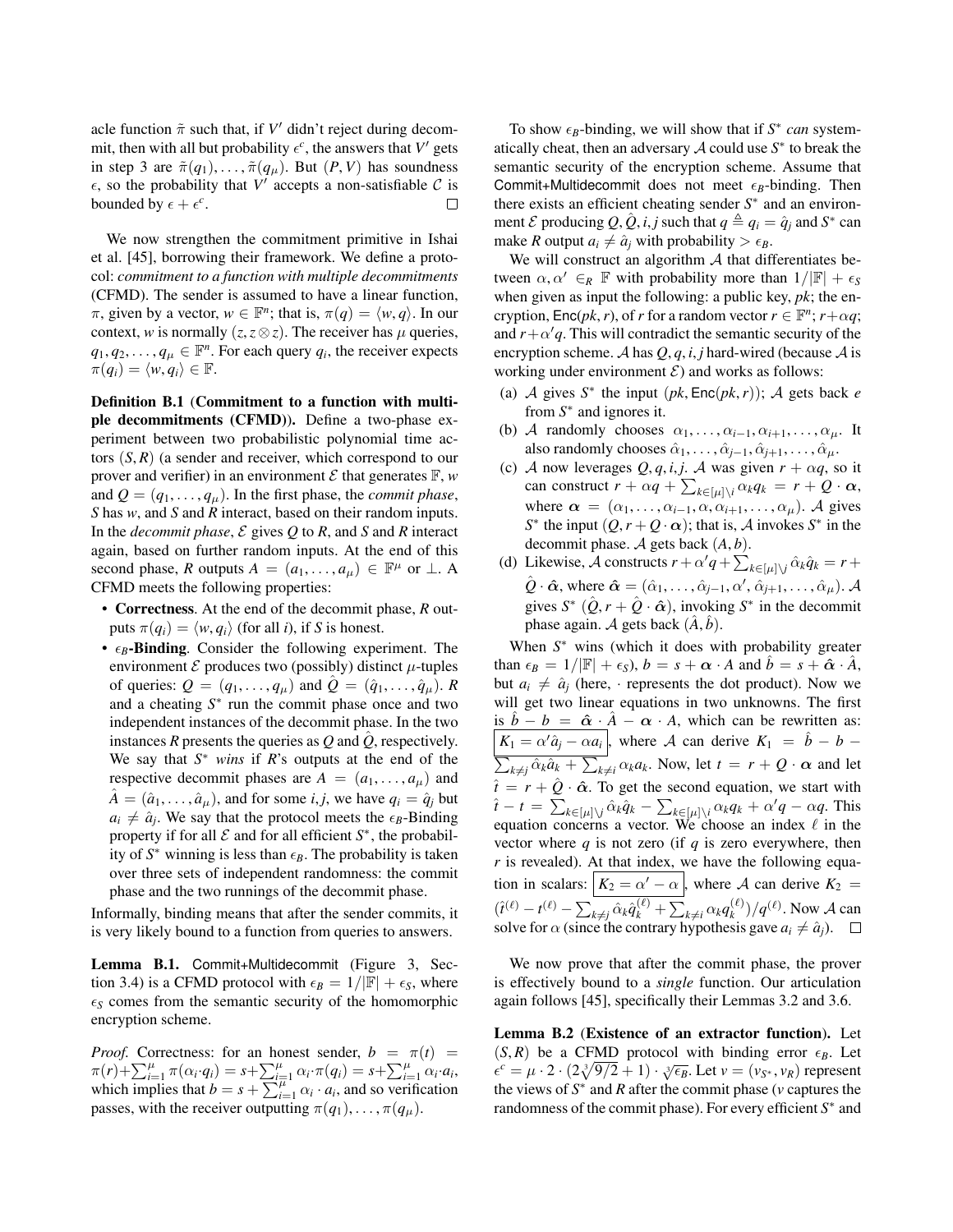for every *v*, there exists a function  $\tilde{f}_v : \mathbb{F}^n \to \mathbb{F}$  such that the following holds. For any environment  $\mathcal E$ , the output of  $R$  at the end of the decommit phase is, except with probability  $\epsilon^c$ , either  $\perp$  or satisfies  $a_i = \tilde{f}_v(q_i)$  for all  $i \in [\mu]$ , where  $(q_1, \ldots, q_\mu)$  are the decommitment queries generated by  $\mathcal{E}$ , and the probability is over the random inputs of  $S^*$  and  $R$  in both phases.

*Proof.* We will reuse the ideas in the proof of Lemma 3.2 in [\[45\]](#page-14-11), but we must also ensure that *q* yields the same answer independent of its position and the other queries in the tuple. We begin with a definition: let  $\textsf{Ext}(v, q, i, \vec{q}) \triangleq$ argmax<sub>a</sub>  $A_v(q, i, \vec{q}, a)$ , where  $A_v(q, i, \vec{q}, a)$  equals, in view  $v = (v_{S^*}, v_R)$ , the probability over the randomness of the decommit phase that *R*'s *i*th output is *a* when the query tuple is  $\vec{q}$ ; note that *q* is the *i*th component of  $\vec{q}$  and is included in Ext(·) and  $A_v(\cdot)$  for convenience. In other words, Ext(·) is the most likely  $a_i$  value to be output by  $R$ , if the full tuple of queries is  $\vec{q}$  and if *q* appears in the *i*th position. Note that, after the commit phase,  $Ext(\cdot)$  is given deterministically.

<span id="page-17-1"></span>**Claim B.3.** Define  $\epsilon_2 = (\sqrt[3]{9/2} + 1) \cdot \sqrt[3]{\epsilon_B}$ . For all  $\mathcal{E}$ producing  $(q, i, j, \vec{q}_1, \vec{q}_2)$ , where  $\vec{q}_1$ 's *i*th component is *q* and  $\vec{q}_2$ 's *j*th component is also *q*, we have the following with probability >  $1 - \epsilon_2$  over the commit phase: either  $Ext(v, q, i, \vec{q}_1) = Ext(v, q, j, \vec{q}_2)$ , or else the probability over the decommit phase of outputting  $\perp$  is greater than  $1 - \epsilon_2$ .

*Proof.* Assume otherwise. Then there is an environment  $\mathcal E$ producing  $(q, i, j, \vec{q}_1, \vec{q}_2)$  such that with probability  $> \epsilon_2$ over the commit phase,  $\text{Ext}(v, q, i, \vec{q}_1) \neq \text{Ext}(v, q, j, \vec{q}_2)$  and with probability  $> \epsilon_2$  over the decommit phase, *R* outputs something other than  $\perp$ . Define  $\epsilon_1 = \sqrt[3]{\epsilon_B 9/2}$ . We will show below that with probability >  $1 - \epsilon_1$  over the commit phase,  $\sum_{a \in \mathbb{F}\setminus \mathsf{Ext}(v,q,i,\vec{q}_1)} A_v(q,i,\vec{q}_1,a)$  is  $< \epsilon_1.$  Thus, with probability >  $\epsilon_2-\epsilon_1$  over the commit phase, we have (1) the probability over the decommit phase is  $> \epsilon_2 - \epsilon_1$  that *R* outputs  $Ext(v, q, i, \vec{q}_1)$  in the *i*th position (since *R* outputs *something* other than  $\perp$  with probability >  $\epsilon_2$ , yet the probability of outputting anything *other* than  $\text{Ext}(v, q, i, \vec{q}_1)$  is  $\lt \epsilon_1$ ; and (2) likewise, the probability of outputting  $Ext(v, q, j, \vec{q}_2)$ in the *j*th position is  $> \epsilon_2 - \epsilon_1$ . If we now take  $Q = \vec{q}_1$  and  $\hat{Q} = \vec{q}_2$ , we have a contradiction to the definition of CFMD because with probability  $> (\epsilon_2 - \epsilon_1)^3 = \epsilon_B$  over all three phases,  $a_i \neq \hat{a}_j$ , which generates a contradiction because the definition of  $\epsilon_B$ -Binding says that this was supposed to happen with probability  $\lt \epsilon_B$ .

We must now show that, with probability >  $1 - \epsilon_1$ over the commit phase,  $\sum_{a \in \mathbb{F} \setminus \text{Ext}(v,q,i,\vec{q}_1)} A_v(q,i,\vec{q}_1,a)$  is <  $\epsilon_1$ . If not, then with probability  $\geq \epsilon_1$  over the commit phase,  $\sum_{a \in \mathbb{F} \setminus \mathsf{Ext}(v,q,i,\vec{q}_1)} A_v(q,i,\vec{q}_1,a) \ge \epsilon_1$ . Now, following Lemma 3.2 in [\[45\]](#page-14-11), we can partition  $\mathbb F$  into two sets  $T_1, T_2$ such that  $\sum_{a \in T_1} A_v(q, i, \vec{q}_1, a)$  and  $\sum_{a \in T_2} A_v(q, i, \vec{q}_1, a)$  are each greater than  $\epsilon_1/3$ . (There are two cases; consider  $a^* =$ Ext(*v*, *q*, *i*,  $\vec{q}_1$ ). Either  $A_v(q, i, \vec{q}_1, a^*)$  is greater than  $\epsilon_1/3$ , or

it is not. If so, then the partition is  $(a^*, \mathbb{F} \setminus a^*)$ . If not, then there is still a partition because the sum of the  $A_v(\cdot)$  is greater than  $\epsilon_1/3$ .) This implies that, in the binding experiment, *R* outputs values from the two partitions with probability  $> (2/9) \cdot (\epsilon_1)^3 = \epsilon_B$  over all three phases, which contradicts the definition of a CFMD protocol. П

Now define  $\text{Ext}(v, q) = \text{Ext}(v, q, i^*, \vec{q}^*)$ , where *i*<sup>\*</sup> and  $\vec{q}^*$  are designated (any choice with *q* in the *i*<sup>\*</sup> position of  $\vec{q}$ <sup>\*</sup> will do). The next claim says that the response to  $q$  is independent of its position and the other queries.

<span id="page-17-2"></span>**Claim B.4.** Let  $\epsilon_3 = \epsilon_2 + \epsilon_1$ . For all  $\vec{q}$ , *i*, where *q* is in the *i*th position of  $\vec{q}$ , we have that with probability > 1− $\epsilon_3$  over the commit phase, either *R*'s *i*th output is  $Ext(v, q)$ , or else the probability over the decommit phase of outputting  $\perp$  is  $> 1 - \epsilon_3$ .

*Proof.* Assume otherwise. Then there are  $\vec{q}$ , *i* such that with probability  $> \epsilon_3$  over the commit phase, the probability of outputting something (non- $\perp$ ) besides  $\text{Ext}(v, q, i^*, \vec{q}^*)$  is >  $\epsilon_3$ . But with probability > 1 −  $\epsilon_1$  over the commit phase,  $\sum_{a \in \mathbb{F} \setminus \text{Ext}(v,q,i,\vec{q})} A_v(q,i,\vec{q},a) < \epsilon_1$  (by the partitioning argument given in the proof of Claim [B.3\)](#page-17-1). Thus, with probability >  $\epsilon_3 - \epsilon_1$  over the commit phase, the probability of outputting something (non- $\perp$ ) besides Ext(*v*, *q*, *i*<sup>\*</sup>,  $\vec{q}$ <sup>\*</sup>) is >  $\epsilon_3$ and  $\sum_{a \in \mathbb{F} \setminus \text{Ext}(v,q,i,\vec{q})} A_v(q,i,\vec{q},a) < \epsilon_1$ . Thus, with probability >  $\epsilon_3 - \epsilon_1 = \epsilon_2$  over the commit phase, Ext(*v*, *q*, *i*<sup>\*</sup>, *q*<sup>\*</sup>) ≠ Ext(*v*, *q*, *i*,  $\vec{q}$ ) and *R* has  $> \epsilon_3 > \epsilon_2$  probability of outputting something other than ⊥. This contradicts Claim [B.3.](#page-17-1)  $\Box$ 

To complete the proof of the lemma, define  $\tilde{f}_v(q) \triangleq$ Ext( $v, q$ ). Consider the probability  $\epsilon^c$ , over both phases, that the output  $A \neq (\tilde{f}_\nu(q_1), \ldots, \tilde{f}_\nu(q_\mu))$ , i.e., that at least one of  $a_i \neq \tilde{f}_v(q_i)$ . By the union bound,  $\epsilon^c < \sum_{i=1}^{\mu} Pr\{a_i \neq \epsilon\}$  $\tilde{f}_v(q_i)$ . By Claim [B.4,](#page-17-2)  $Pr\{a_i \neq \tilde{f}_v(q_i)\} < \epsilon_3 + \epsilon_3$ , since this bounds the probability that either of the two phases goes badly. Thus,  $\epsilon^c < \mu \cdot 2 \cdot \epsilon_3$ , as was to be shown.  $\Box$ 

To compute  $\epsilon^c$ , we ignore  $\epsilon_s$  (the homomorphic encryption error); i.e., we set  $\epsilon_B = 1/|\mathbb{F}|$ . We then get  $\epsilon^c$  < 2000 ·  $(7\sqrt[3]{\epsilon_B}) < 2^{14} \cdot \sqrt[3]{1/|\mathbb{F}|}$ . For  $|\mathbb{F}| = 2^{128}$ ,  $\epsilon^c < 2^{-28}$ .

# <span id="page-17-0"></span>C Batching

Under batching, *V* submits the same queries to  $\beta$  different proofs. Below, we sketch the mechanics and then proofs of correctness. First, we modify Commit+Multidecommit (Figure [3\)](#page-6-1) to obtain a new protocol, called BatchedCommit+Multidecommit. The changes are as follows:

• *P* is regarded as holding a linear function  $\pi: \mathbb{F}^n \to \mathbb{F}^{\beta}$ , so  $\pi(q) = (\pi_1(q), \ldots, \pi_\beta(q))$ . One can visualize  $\pi$  as an  $\beta \times n$  matrix, each of whose rows is an oracle,  $\pi_i$ . Thus, *P* returns vectors instead of scalars.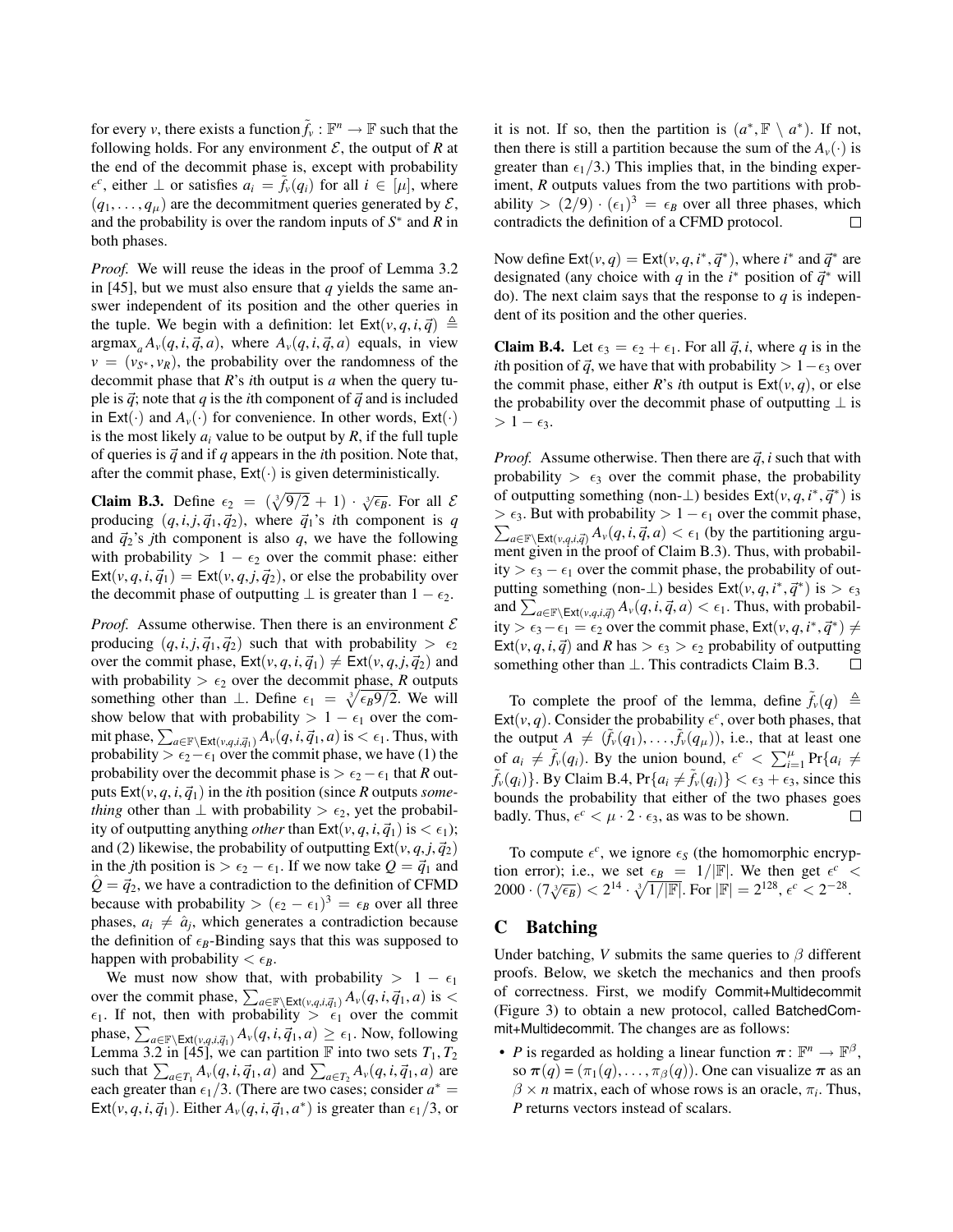- Commit phase, steps [2](#page-6-6) and [3:](#page-6-3) instead of receiving from *P* the scalar  $Enc(pk, \pi(r))$ , *V* in fact receives a vector  $e = (Enc(pk, \pi_1(r)), \ldots, Enc(pk, \pi_\beta(r)))$  and decrypts to get  $s = (\pi_1(r), \ldots, \pi_\beta(r)).$
- Decommit phase, steps [5](#page-6-7) and [6:](#page-6-5) *P* returns  $\mathbf{a}_1, \ldots, \mathbf{a}_\mu, \mathbf{b}$ , where  $\mathbf{a}_i$  is supposed to equal  $(\pi_1(q_i), \dots, \pi_\beta(q_i))$  and **b** is supposed to equal  $(\pi_1(t), \ldots, \pi_\beta(t));$  *V* checks that  $\mathbf{b} = \mathbf{s} + \alpha_1 \mathbf{a}_1 + \cdots + \alpha_\mu \mathbf{a}_\mu.$

Second, we modify the compilation in Appendix [B](#page-15-2) as follows. *P*<sup> $\prime$ </sup> creates  $\beta$  linear proof oracles, and *V*<sup> $\prime$ </sup> and *P*<sup> $\prime$ </sup> run BatchedCommit+Multidecommit, causing P' to commit to a linear function  $\pi: \mathbb{F}^n \to \mathbb{F}^{\beta}$ . *V'* then submits the  $\mu$  PCP queries and receives vectors  $\pi(q_1), \ldots, \pi(q_\mu)$  in response. Then  $V'$  runs the PCP verifier on each instance separately (e.g., for the *k*th instance, *V* 0 looks at the *k*th component of each of  $\pi(q_1), \ldots, \pi(q_\mu)$ ). *V*<sup> $\prime$ </sup> thus returns a vector of  $\beta$ accept or reject outputs. To argue correctness, we use a theorem analogous to Theorem [B.1:](#page-15-4)

**Theorem C.1.** Under  $(P', V')$  as described above, each of the  $\beta$  instances is an argument protocol with soundness  $\epsilon' \leq$  $\epsilon + \epsilon^c$ . ( $\epsilon^c$  is defined in Appendix [B.](#page-15-2))

*Proof.* (Sketch.) Nearly the same as for Theorem [B.1.](#page-15-4) We need an analog of Lemma [B.2,](#page-16-2) described below.  $\Box$ 

This theorem says that if any of the  $\beta$  instances tries to encode a "proof" for an incorrect output, the probability that V outputs accept for that instance is bounded by  $\epsilon'$ . This makes intuitive sense because if we fix a given instance, the probabilities should be unaffected by "extra" instances.

To formalize this intuition, we need BatchedCommit+Multidecommit to yield an extractor function for each of the  $\beta$  instances. To get there, we define a general protocol: *batch-CFMD*. This protocol has a binding property modified from the one in Definition [B.1.](#page-16-0) In the new one, *R* gives stacked output  $\mathbf{A} = (\mathbf{a}_1, \dots, \mathbf{a}_\mu)$  and  $\mathbf{\hat{A}} = (\mathbf{\hat{a}}_1, \dots, \mathbf{\hat{a}}_\mu)$ . The entries of **A** are denoted  $a_i^k$ ; that is,  $\mathbf{a}_i = (a_i^1, \dots, a_i^\beta)$ . We allow  $a_i^k \in \{ \mathbb{F} \cup \perp \}$  but require that  $(a_1^k, \ldots, a_\mu^k) \in \mathbb{F}^\mu$  or  $a_i^k = \perp$  for all  $i \in [\mu]$ . We now say that *S*<sup>\*</sup> wins if for some  $i, j, k$ , we have  $q_i = \hat{q}_j$  and  $a_i^k, \hat{a}_j^k \in \mathbb{F}$  but  $a_i^k \neq \hat{a}_j^k$ . We again say that the protocol meets  $\epsilon_B$ -Binding if for all  $\mathcal E$  and efficient  $S^*$ ,  $S^*$  has less than  $\epsilon_B$  probability of winning.

We can show that BatchedCommit+Multidecommit is a batch-CFMD protocol by rerunning Lemma [B.1,](#page-16-1) nearly unmodified. To complete the argument, we can establish an analog of Lemma [B.2.](#page-16-2) The analog replaces a single extractor function  $\tilde{f}_v$  with  $\beta$  functions  $\tilde{f}_v^1, \ldots, \tilde{f}_v^\beta$ , one per instance. The analog says that, viewing each instance *k* separately, we have with probability  $> 1 - \epsilon^c$  that either *R*'s output for that instance is ⊥ or else  $a_i^k = \tilde{f}_v^k(q_i)$  for all  $i \in [\mu]$ . The proof is nearly the same as for Lemma [B.2;](#page-16-2) the main difference is that  $Ext(\cdot)$  and  $A_v(\cdot)$  receive a per-instance parameter *k*.

# <span id="page-18-0"></span>D Tailored PCP for matrix multiplication

This section expands on the tailored PCP construction for matrix multiplication, introduced in Section [3.6.](#page-7-0) Recall that *V* wants to verify that *C* equals  $A \cdot B$ , where  $A, B, C \in \mathbb{F}^{m^2}$ . Further recall that *V* constructs a polynomial  $P'(Z)$  from the constraints in Section [3.3,](#page-4-0) but *V* drops the degree-1 constraints. Loosely speaking, *V* is justified in doing so because (a) *V* knows what  $z_{i,j}^a$  and  $z_{i,j}^b$  should be, namely the values of *A* and *B*; and (b) the resulting circuit test is still likely to catch an incorrect output *C*. Further recall that the modified PCP encoding is  $\pi = \pi^{(c)}(\cdot) \triangleq \langle \cdot, A \oslash B \rangle$ , where  $x \oslash y =$  ${x_{i,k} \cdot y_{k,i}}$  for all  $i, j, k$ .

After stating the queries and tests below, we give proofs of correctness and estimate costs.

- Generate linearity queries: Select  $q_1, q_2 \n∈_R \mathbb{F}^{m^3}$ . Take  $q_3 \leftarrow q_1 + q_2.$
- Generate quadratic correction queries: select  $q_4, q_5 \in R$  $\mathbb{F}^{m^2}$  and  $q_7 \in_R \mathbb{F}^{m^3}$ . Take  $q_6 \leftarrow (q_4 \oslash q_5 + q_7)$
- Generate circuit test queries: select  $q_9 \in_R \mathbb{F}^{m^3}$  and  $q_8 \leftarrow$  $\gamma'_2 + q_9$ . ( $\gamma'_2$  is defined in Section [3.6.](#page-7-0))
- Issue queries. Send  $q_1, q_2, q_3$  and  $q_6, \ldots, q_9$  to  $\pi$ , getting back  $\pi(q_1), \pi(q_2), \pi(q_3), \pi(q_6), \pi(q_7), \pi(q_8), \pi(q_9).$
- Linearity test: Check that  $\pi(q_1) + \pi(q_2) = \pi(q_3)$ . If not, reject.
- Quadratic correction test: Check that  $\pi(q_6) \pi(q_7) =$  $\sum_{k=1}^{m} \langle A_{*,k}, q_{4_{*,k}} \rangle \cdot \langle B_{k,*}, q_{5_{k,*}} \rangle$ , where  $M_{*,k} \in \mathbb{F}^m$  denotes the *k*th column of matrix *M*, and  $M_{k,*} \in \mathbb{F}^m$  denotes the *k*th row of matrix *M*. If not, reject.
- Circuit test: Check that  $\pi(q_8) \pi(q_9) = -\gamma_0$ . ( $\gamma'_0$  is defined in Section [3.6.](#page-7-0)) If so, accept.

**Lemma D.1** (Completeness). If *V* is given  $C = A \cdot B$ , if  $\pi = \pi^{(c)}$  is constructed as above, and if *V* proceeds as above, then  $Pr{V$  accepts  $= 1$ . The probability is over *V*'s random choices.

*Proof.* If  $\pi = \pi^{(c)}$  is constructed as above, then the linearity test passes because  $\pi^{(c)}$  is a linear function. The quadratic correction test also passes because  $\pi^{(c)}(q_6)$  –  $\pi^{(c)}(q_7) = \pi^{(c)}(q_4 \oslash q_5) = \langle q_4 \oslash q_5, A \oslash B \rangle$ , which indeed equals  $\sum_{k=1}^{m} \langle A_{*,k}, q_{4_{*,k}} \rangle \cdot \langle B_{k,*}, q_{5_{k,*}} \rangle$ . Finally, the circuit test passes because  $\pi^{(c)}(q_8) - \pi^{(c)}(q_9) = \pi^{(c)}(\gamma_2') =$  $\langle \gamma_2', A \otimes B \rangle$ , and  $\gamma_2'$  and  $\gamma_0'$  are constructed so that if  $C =$ *A* · *B*, then  $\langle \gamma_2', A \oslash B \rangle + \gamma_0' = 0$ .  $\Box$ 

**Lemma D.2 (Soundness).** There exists a constant  $\kappa < 1$ such that if some proof oracle  $\pi$  passes all of the tests above with probability  $>\kappa$ , then  $C = A \cdot B$ .

*Proof.* Choose  $\delta$  such that  $3\delta - 6\delta^2 > 2/9$ , and take  $\kappa$  > max $\{\frac{7}{9}, 2\delta + 2/\mathbb{F}, 2\delta + 1/\mathbb{F} \}$ ; with  $\delta = 0.1$ , we can take any  $\kappa > 7/9$ . We establish soundness by going through each of the tests in turn. (This is the same proof